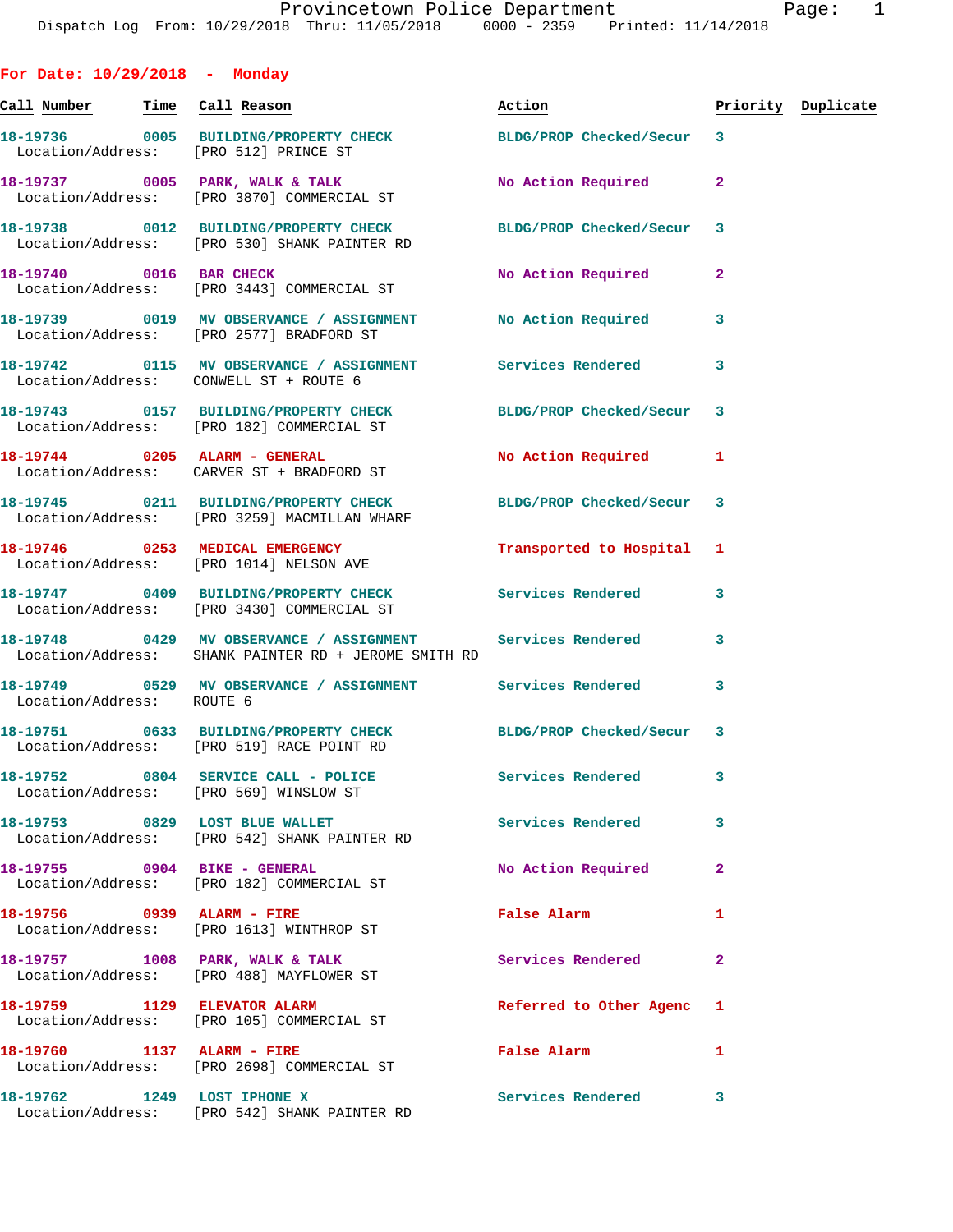|                                                        | 18-19761 1250 BUILDING/PROPERTY CHECK Services Rendered 3<br>Location/Address: [PRO 2492] WINSLOW ST            |                          |                         |
|--------------------------------------------------------|-----------------------------------------------------------------------------------------------------------------|--------------------------|-------------------------|
|                                                        | 18-19764 1302 MV COMPLAINT<br>Location/Address: [PRO 105] COMMERCIAL ST                                         | <b>GONE ON ARRIVAL</b>   | $\overline{2}$          |
|                                                        | 18-19763 1312 MV OBSERVANCE / ASSIGNMENT Services Rendered 3<br>Location/Address: [PRO 3430] COMMERCIAL ST      |                          |                         |
|                                                        | 18-19765 1318 ALARM - GENERAL<br>Location/Address: [PRO 1974] BRADFORD ST                                       | False Alarm              | $\mathbf{1}$            |
|                                                        | 18-19766 1346 COMPLAINT - GENERAL<br>Location/Address: [PRO 385] COMMERCIAL ST                                  | <b>Services Rendered</b> | $\overline{\mathbf{3}}$ |
| 18-19768 1438 MV DISABLED                              | Location/Address: [PRO 546] ROUTE 6                                                                             | <b>Services Rendered</b> | $\overline{2}$          |
|                                                        | 18-19769 1459 SERVICE CALL - POLICE 30 Services Rendered<br>Location/Address: [PRO 569] WINSLOW ST              |                          | 3                       |
|                                                        | 18-19770 1509 HARASSMENT / THREATS<br>Location/Address: [PRO 1387] JEROME SMITH RD                              | Investigated             | $\overline{2}$          |
| 18-19772 1528 MV VANDALISM                             | Location/Address: [PRO 3086] COURT ST                                                                           | SPOKEN TO                | $\overline{2}$          |
|                                                        | 18-19775 1828 ALARM - GENERAL<br>Location/Address: [PRO 514] RACE POINT RD                                      | False Alarm              | $\mathbf{1}$            |
|                                                        | 18-19778 2021 MV STOP<br>Location/Address: [PRO 536] SHANK PAINTER RD<br>Refer To Citation: 18-1195-CN          | <b>VERBAL WARNING</b>    | 3                       |
|                                                        | 18-19779 2022 LARCENY / FORGERY / FRAUD SPOKEN TO<br>Location/Address: [PRO 4025] BRADFORD ST                   |                          | $\overline{2}$          |
|                                                        | 18-19780 2041 DISTURBANCE - FIGHT / ARGUMENT SPOKEN TO<br>Location/Address: [PRO 2837] CONANT ST                |                          | 1                       |
| 18-19781 2048 MV STOP<br>Refer To Citation: 18-1196-CN | Location/Address: BRADFORD ST + MONTELLO ST                                                                     | <b>VERBAL WARNING</b>    | 3                       |
|                                                        | 18-19782 2114 BUILDING/PROPERTY CHECK<br>Location/Address: [PRO 2493] BRADFORD ST                               | Services Rendered        | 3                       |
|                                                        | 18-19783 2123 BUILDING/PROPERTY CHECK<br>Location/Address: [PRO 2494] BRADFORD ST                               | <b>Services Rendered</b> | $\mathbf{3}$            |
|                                                        | 18-19784 2127 BUILDING/PROPERTY CHECK<br>Location/Address: [PRO 3259] MACMILLAN WHARF                           | <b>Services Rendered</b> | 3                       |
|                                                        | 18-19785 2154 BUILDING/PROPERTY CHECK<br>Location/Address: [PRO 525] COMMERCIAL ST                              | Services Rendered        | 3                       |
|                                                        | 18-19786 2211 MV OBSERVANCE / ASSIGNMENT<br>Location/Address: BRADFORD ST + STANDISH ST                         | <b>Services Rendered</b> | 3                       |
| 18-19787 2229 MV STOP<br>Refer To Citation: 18-1197-CN | Location/Address: CARVER ST + BRADFORD ST                                                                       | <b>VERBAL WARNING</b>    | 3                       |
|                                                        | 18-19788 2341 BUILDING/PROPERTY CHECK BLDG/PROP Checked/Secur 3<br>Location/Address: [PRO 530] SHANK PAINTER RD |                          |                         |
| Location/Address: ROUTE 6 + SNAIL RD                   | 18-19789 2354 MV OBSERVANCE / ASSIGNMENT Services Rendered                                                      |                          | 3                       |
| 2354 MV STOP<br>18-19790<br>Location/Address: ROUTE 6  |                                                                                                                 | <b>VERBAL WARNING</b>    | 3                       |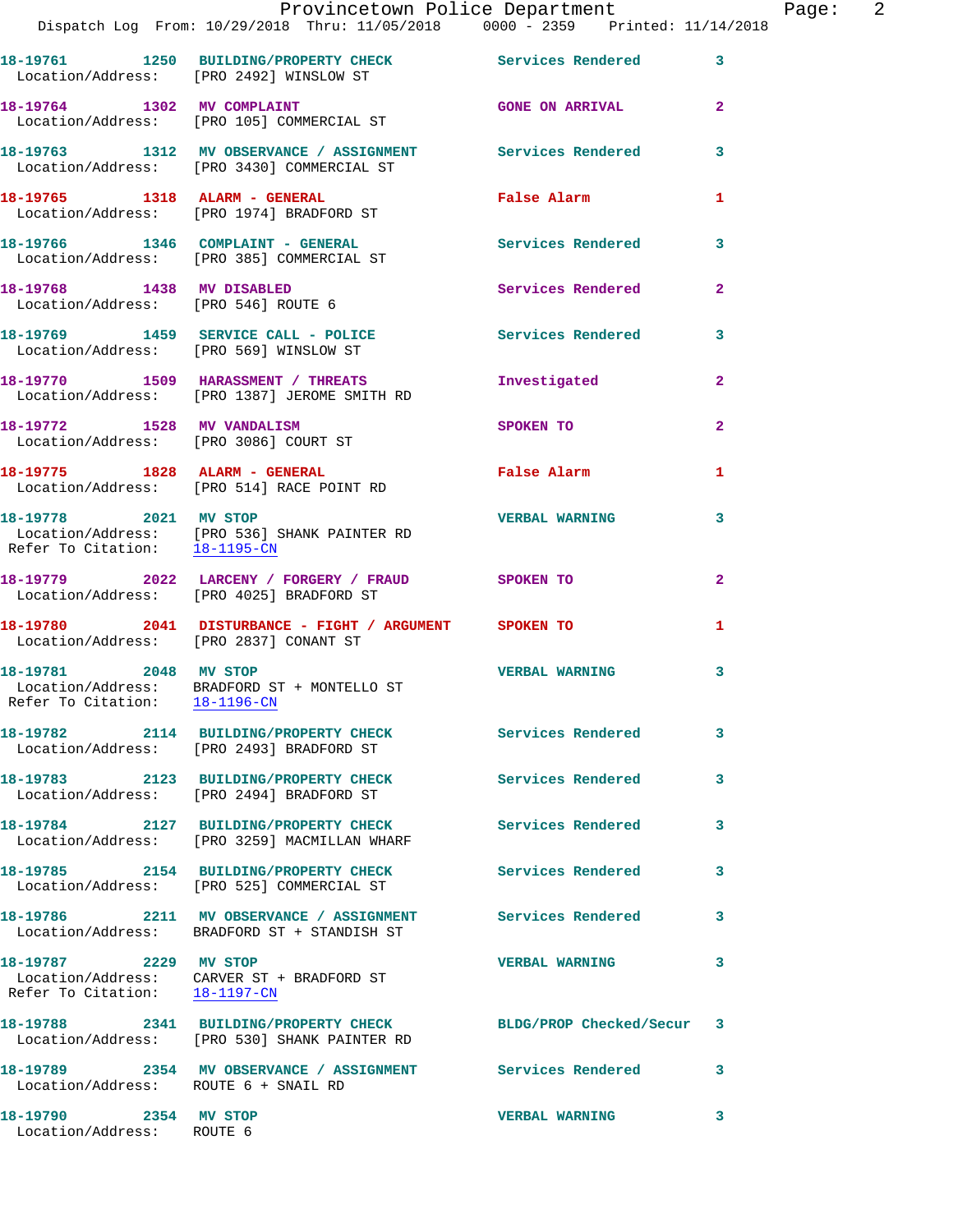Refer To Citation:  $\frac{18-1198-CN}{\ }$ 

## **For Date: 10/30/2018 - Tuesday**

|                                                                                              | 18-19791 0011 MV OBSERVANCE / ASSIGNMENT No Action Required<br>Location/Address: [PRO 2577] BRADFORD ST            |                          | 3              |   |
|----------------------------------------------------------------------------------------------|--------------------------------------------------------------------------------------------------------------------|--------------------------|----------------|---|
|                                                                                              | 18-19792 0205 MV OBSERVANCE / ASSIGNMENT Services Rendered<br>Location/Address: HIGH POLE HILL + BRADFORD ST       |                          | 3              |   |
|                                                                                              | 18-19793 0243 BUILDING/PROPERTY CHECK BLDG/PROP Checked/Secur<br>Location/Address: [PRO 1638] COMMERCIAL ST        |                          | 3              |   |
|                                                                                              | 18-19794 0329 BUILDING/PROPERTY CHECK<br>Location/Address: [PRO 3259] MACMILLAN WHARF                              | <b>Services Rendered</b> | 3              |   |
|                                                                                              | 18-19795 0340 BUILDING/PROPERTY CHECK<br>Location/Address: [PRO 2483] COMMERCIAL ST                                | Services Rendered        | 3              |   |
|                                                                                              | 18-19796 0345 MV OBSERVANCE / ASSIGNMENT Services Rendered<br>Location/Address: SHANK PAINTER RD + JEROME SMITH RD |                          | 3              |   |
| Location/Address: ROUTE 6                                                                    | 18-19797 0532 BUILDING/PROPERTY CHECK Services Rendered                                                            |                          | 3              |   |
|                                                                                              | 18-19798 0539 BUILDING/PROPERTY CHECK BLDG/PROP Checked/Secur<br>Location/Address: [PRO 447] JEROME SMITH RD       |                          | 3              |   |
|                                                                                              | 18-19799 0544 MV OBSERVANCE / ASSIGNMENT Services Rendered<br>Location/Address: SHANK PAINTER RD + ROUTE 6         |                          | 3              |   |
|                                                                                              | 18-19801 0608 PARK, WALK & TALK<br>Location/Address: [PRO 3870] COMMERCIAL ST                                      | <b>Services Rendered</b> | $\mathbf{2}$   |   |
|                                                                                              | 18-19800 0609 BUILDING/PROPERTY CHECK<br>Location/Address: [PRO 182] COMMERCIAL ST                                 | BLDG/PROP Checked/Secur  | 3              |   |
|                                                                                              | 18-19802 0713 SERVICE CALL - POLICE<br>Location/Address: [PRO 542] SHANK PAINTER RD                                | Transferred Custody      | 3              |   |
| 18-19803 0800 AT SCHOOL                                                                      | Location/Address: [PRO 569] WINSLOW ST                                                                             | Services Rendered        | 3              |   |
| 18-19804 0808 FOLLOW UP                                                                      | Location/Address: [PRO 569] WINSLOW ST                                                                             | FOLLOW UP                | $\mathbf{2}$   |   |
| Location/Address: [PRO 3287] ROUTE 6                                                         | 18-19806 0820 BUILDING/PROPERTY CHECK BLDG/PROP Checked/Secur 3                                                    |                          |                |   |
|                                                                                              | 18-19805 0831 SERVICE CALL - POLICE 3ervices Rendered<br>Location/Address: [PRO 488] MAYFLOWER ST                  |                          |                |   |
|                                                                                              | 18-19807 0845 PARK, WALK & TALK<br>Location/Address: [PRO 3405] COMMERCIAL ST                                      | Services Rendered        | $\overline{a}$ |   |
| Location/Address: ROUTE 6                                                                    | 18-19808 0859 MV OBSERVANCE / ASSIGNMENT Services Rendered                                                         |                          | 3              |   |
| 18-19810 0911 MV STOP<br>Location/Address: [PRO 2521] ROUTE 6<br>Refer To Citation: T1244470 |                                                                                                                    | Citation / Warning Issu  | 3              |   |
|                                                                                              | 18-19811 0922 PARK, WALK & TALK<br>Location/Address: [PRO 285] COMMERCIAL ST                                       | Services Rendered        | 2              |   |
|                                                                                              | 18-19812 0930 BUILDING/PROPERTY CHECK<br>Location/Address: [PRO 3317] CEMETERY RD                                  | BLDG/PROP Checked/Secur  | 3              | 1 |
| 18-19814 1001 PET PANTRY                                                                     | Location/Address: [PRO 3296] SHANK PAINTER RD                                                                      | Services Rendered        | 3              |   |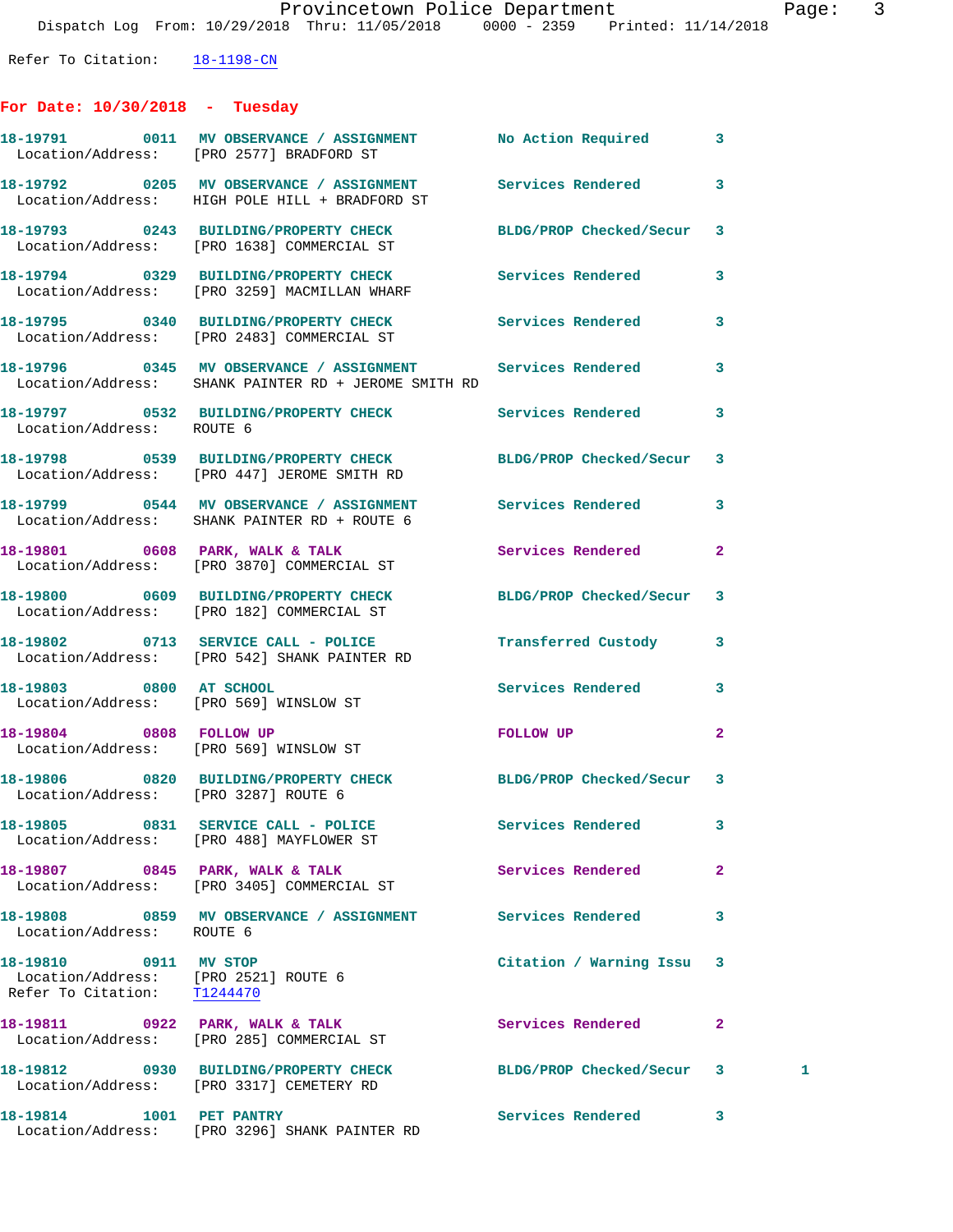|                                                                                                | 18-19813 1003 BUILDING/PROPERTY CHECK<br>Location/Address: [PRO 2169] COMMERCIAL ST      | BLDG/PROP Checked/Secur 3 |                            |
|------------------------------------------------------------------------------------------------|------------------------------------------------------------------------------------------|---------------------------|----------------------------|
| Location/Address: [PRO 3440] ROUTE 6                                                           | 18-19815 1011 MV OBSERVANCE / ASSIGNMENT Services Rendered                               |                           | 3                          |
|                                                                                                | 18-19816 1014 PARK, WALK & TALK<br>Location/Address: [PRO 537] SHANK PAINTER RD          | Services Rendered         | $\overline{2}$             |
|                                                                                                | 18-19817 1023 COMPLAINT - GENERAL<br>Location/Address: [PRO 2444] ATWOOD AVE             | <b>Services Rendered</b>  | 3                          |
| 18-19818 1038 MEDICAL EMERGENCY                                                                | Location/Address: [PRO 3222] ALDEN ST                                                    | Transported to Hospital 1 |                            |
|                                                                                                | 18-19820 1045 PROPERTY DAMAGE<br>Location/Address: [PRO 2283] COMMERCIAL ST              | <b>Services Rendered</b>  | 3                          |
| 18-19819 1055 PARKING COMPLAINT<br>Location/Address: [PRO 606] CONWELL ST                      |                                                                                          | Services Rendered         | 3                          |
| 18-19821 1058 MV STOP<br>Location/Address: [PRO 2518] ROUTE 6<br>Refer To Citation: 18-1199-CN |                                                                                          | <b>VERBAL WARNING</b>     | 3                          |
|                                                                                                | 18-19822 1110 MV OBSERVANCE / ASSIGNMENT<br>Location/Address: [PRO 536] SHANK PAINTER RD | <b>Services Rendered</b>  | $\overline{\phantom{a}}$ 3 |
| 18-19823 1113 MV STOP<br>Location/Address: [PRO 2518] ROUTE 6<br>Refer To Citation: 18-1200-CN |                                                                                          | <b>VERBAL WARNING</b>     | 3                          |
|                                                                                                | 18-19824 1123 LOST EYEGLASSES<br>Location/Address: [PRO 4080] RYDER ST EXT               | <b>Services Rendered</b>  | $\overline{\mathbf{3}}$    |
|                                                                                                | 18-19825 1130 PARK, WALK & TALK<br>Location/Address: [PRO 488] MAYFLOWER ST              | SPOKEN TO                 | $\overline{2}$             |
| 18-19826 1203 MV DISABLED<br>Location/Address: [PRO 2518] ROUTE 6                              |                                                                                          | No Action Required        | $\mathbf{2}$               |
| Location/Address: [PRO 571] ALDEN ST                                                           | 18-19827 1253 BUILDING/PROPERTY CHECK                                                    | BLDG/PROP Checked/Secur 3 |                            |
| 18-19828                                                                                       | 1309 PARK, WALK & TALK<br>Location/Address: [PRO 2174] COMMERCIAL ST                     | Services Rendered         | $\mathbf{2}^-$             |
|                                                                                                | 18-19829 1421 BUILDING/PROPERTY CHECK<br>Location/Address: [PRO 3430] COMMERCIAL ST      | <b>Services Rendered</b>  | 3                          |
| 18-19830 1423 MV STOP<br>Refer To Citation: 18-1201-CN                                         | Location/Address: [PRO 1286] BRADFORD ST                                                 | <b>VERBAL WARNING</b>     | 3                          |
| Location/Address: [PRO 569] WINSLOW ST                                                         | 18-19831 1457 SERVICE CALL - POLICE                                                      | <b>Services Rendered</b>  | 3                          |
| 18-19832 1521 LOST PROPERTY                                                                    | Location/Address: [PRO 3117] COMMERCIAL ST                                               | Services Rendered         | 3                          |
| 18-19833 1547 HAZARDS                                                                          | Location/Address: [PRO 259] COMMERCIAL ST                                                | Extinguished              | $\overline{2}$             |
| 18-19836 1749 FOLLOW UP<br>Location/Address: [PRO 3086] COURT ST                               |                                                                                          | SPOKEN TO                 | $\mathbf{2}$               |
|                                                                                                | 18-19835 1800 BUILDING/PROPERTY CHECK<br>Location/Address: [PRO 3259] MACMILLAN WHARF    | <b>Services Rendered</b>  | 3                          |

**18-19838 1824 MV OBSERVANCE / ASSIGNMENT Services Rendered 3**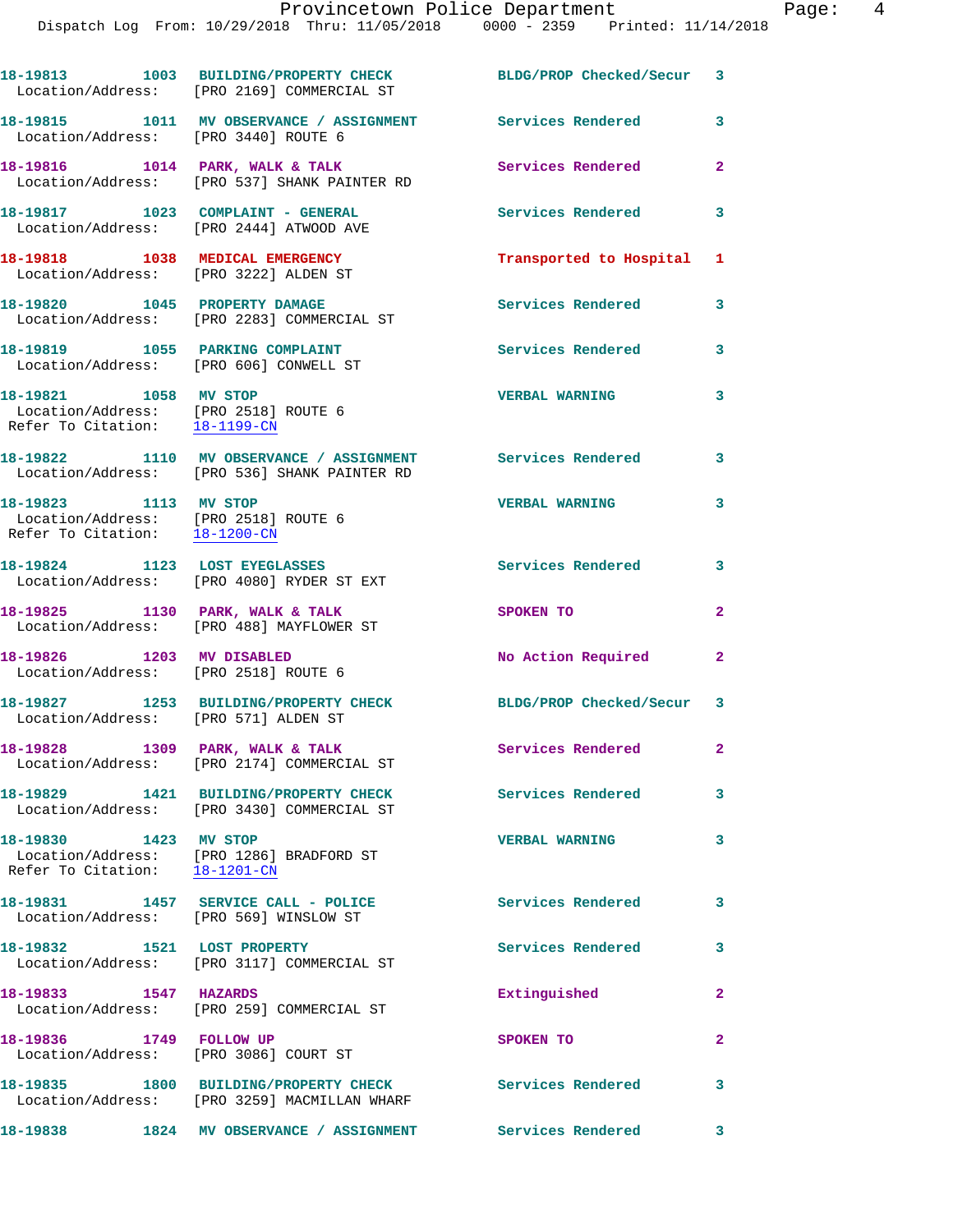|                                                                  | Dispatch Log From: 10/29/2018 Thru: 11/05/2018 0000 - 2359 Printed: 11/14/2018                                  | Provincetown Police Department | Page: 5      |
|------------------------------------------------------------------|-----------------------------------------------------------------------------------------------------------------|--------------------------------|--------------|
|                                                                  | Location/Address: BRADFORD ST + STANDISH ST                                                                     |                                |              |
| 18-19841 2021 MV STOP                                            | Location/Address: [PRO 1511] BRADFORD ST<br>Refer To Citation: $\frac{18-1202-CN}{\ }$                          | VERBAL WARNING 3               |              |
|                                                                  | 18-19842  2029 MV OBSERVANCE / ASSIGNMENT  No Action Required<br>Location/Address: [PRO 2577] BRADFORD ST       |                                | 3            |
|                                                                  | 18-19843 2124 BUILDING/PROPERTY CHECK Services Rendered<br>Location/Address: [PRO 526] RYDER ST EXT             |                                | $\mathbf{3}$ |
|                                                                  | 18-19844 2146 BUILDING/PROPERTY CHECK<br>Location/Address: [PRO 3416] STABLE PATH                               | Services Rendered              | 3            |
|                                                                  | 18-19845 2357 BUILDING/PROPERTY CHECK BLDG/PROP Checked/Secur 3<br>Location/Address: [PRO 1952] COMMERCIAL ST   |                                |              |
| For Date: $10/31/2018$ - Wednesday                               |                                                                                                                 |                                |              |
|                                                                  | 18-19846  0007 BUILDING/PROPERTY CHECK BLDG/PROP Checked/Secur 3<br>Location/Address: [PRO 444] HIGH POLE HILL  |                                |              |
|                                                                  | 18-19847 0011 BUILDING/PROPERTY CHECK<br>Location/Address: [PRO 526] RYDER ST EXT                               | BLDG/PROP Checked/Secur 3      |              |
|                                                                  | 18-19848 0015 PARK, WALK & TALK<br>Location/Address: [PRO 105] COMMERCIAL ST                                    | Services Rendered              | $\mathbf{2}$ |
|                                                                  | 18-19849 0023 MV OBSERVANCE / ASSIGNMENT Services Rendered 3<br>Location/Address: BRADFORD ST + HOWLAND ST      |                                |              |
|                                                                  | 18-19850 0024 BAR CHECK<br>Location/Address: [PRO 3443] COMMERCIAL ST                                           | Services Rendered              | $\mathbf{2}$ |
| 18-19852 0037 MV STOP                                            | Location/Address: ROUTE 6 + SNAIL RD<br>Refer To Citation: 18-1203-CN                                           | <b>VERBAL WARNING</b>          | 3            |
|                                                                  | 18-19851 0040 BUILDING/PROPERTY CHECK BLDG/PROP Checked/Secur 3<br>Location/Address: [PRO 3430] COMMERCIAL ST   |                                |              |
| Location/Address: [PRO 2521] ROUTE 6                             |                                                                                                                 |                                | 3            |
|                                                                  | 18-19854 0138 BUILDING/PROPERTY CHECK BLDG/PROP Checked/Secur 3<br>Location/Address: [PRO 3259] MACMILLAN WHARF |                                |              |
| 18-19856 0144 MV STOP<br>Refer To Citation: 18-1204-CN           | Location/Address: [PRO 3004] BRADFORD ST                                                                        | <b>VERBAL WARNING</b>          | 3            |
|                                                                  | 18-19855 0147 BUILDING/PROPERTY CHECK BLDG/PROP Checked/Secur 3<br>Location/Address: [PRO 2898] JEROME SMITH RD |                                |              |
| 18-19857 0200 ALARM - GENERAL<br>Location/Address: COMMERCIAL ST |                                                                                                                 | Services Rendered              | 1            |
|                                                                  | 18-19859 0236 BUILDING/PROPERTY CHECK<br>Location/Address: [PRO 530] SHANK PAINTER RD                           | BLDG/PROP Checked/Secur 3      |              |
| Location/Address: [PRO 4048] ROUTE 6                             | 18-19860 0450 MV OBSERVANCE / ASSIGNMENT Services Rendered                                                      |                                | 3            |
|                                                                  | 18-19861 0600 BUILDING/PROPERTY CHECK BLDG/PROP Checked/Secur 3<br>Location/Address: [PRO 2499] RACE POINT RD   |                                |              |
| Location/Address: [PRO 521] ROUTE 6                              | 18-19862 0611 MV OBSERVANCE / ASSIGNMENT Services Rendered                                                      |                                | 3            |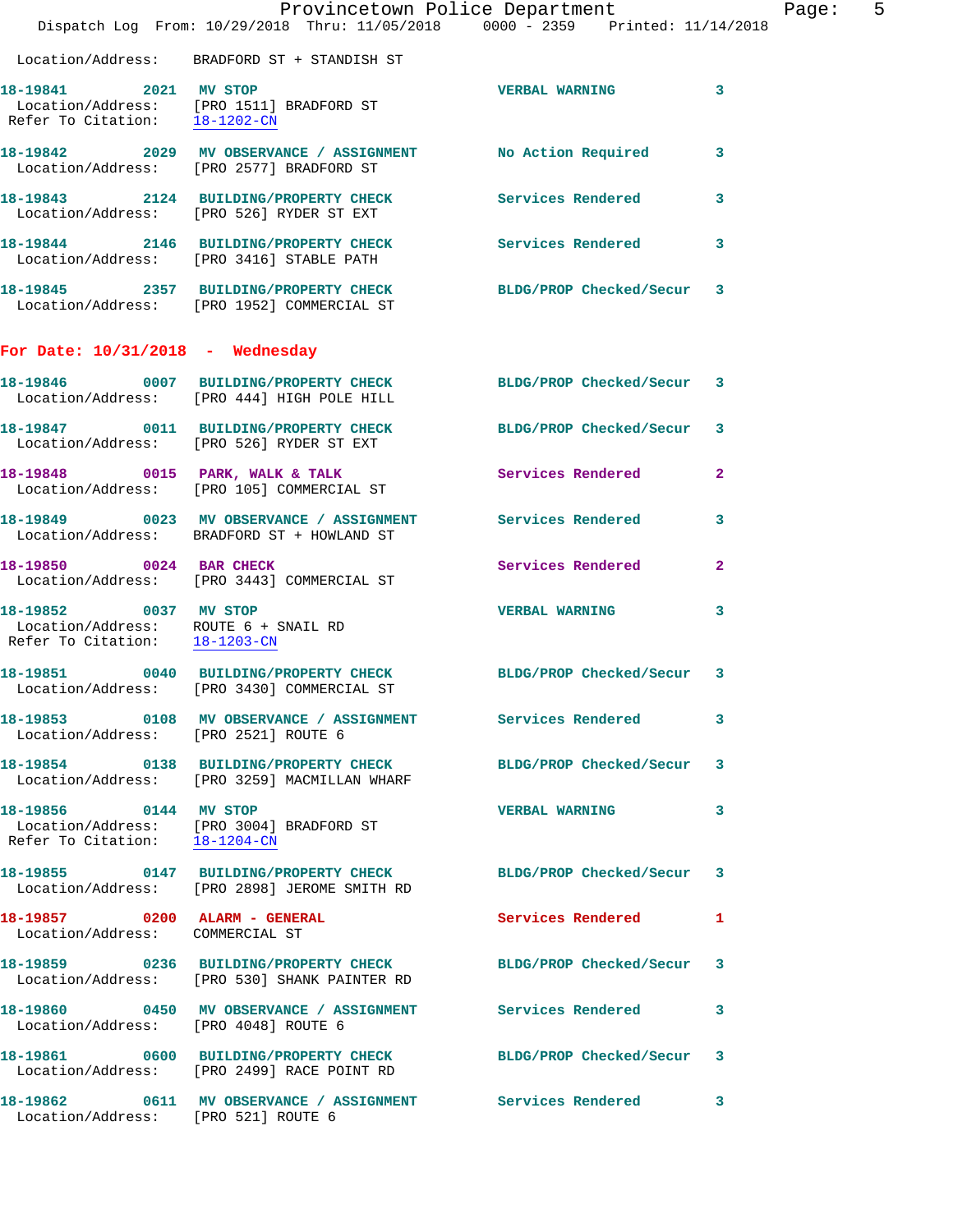|                                        | Provincetown Police Department The Page: 6<br>Dispatch Log From: 10/29/2018 Thru: 11/05/2018 0000 - 2359 Printed: 11/14/2018 |                                             |                |  |
|----------------------------------------|------------------------------------------------------------------------------------------------------------------------------|---------------------------------------------|----------------|--|
|                                        | 18-19864 0800 SERVE SUMMONS<br>Location/Address: [PRO 1173] WINTHROP ST                                                      | Services Rendered                           | $\mathbf{3}$   |  |
|                                        | 18-19866 0805 AT SCHOOL<br>Location/Address: [PRO 569] WINSLOW ST                                                            | Services Rendered 3                         |                |  |
|                                        | 18-19865 0820 SERVICE CALL - POLICE Referred to Other Agenc 3<br>Location/Address: [PRO 2519] ROUTE 6                        |                                             |                |  |
|                                        | Location/Address: [PRO 2426] COMMERCIAL ST                                                                                   |                                             | 1              |  |
|                                        | 18-19868 0954 MV OBSERVANCE / ASSIGNMENT Services Rendered 3<br>Location/Address: [PRO 2513] ROUTE 6                         |                                             |                |  |
|                                        | 18-19869 1002 BUILDING/PROPERTY CHECK Services Rendered<br>Location/Address: [PRO 3430] COMMERCIAL ST                        |                                             | 3              |  |
|                                        | 18-19871 1019 BUILDING/PROPERTY CHECK Services Rendered 3<br>Location/Address: [PRO 2540] RACE POINT RD                      |                                             |                |  |
| Location/Address: [PRO 521] ROUTE 6    | 18-19873 1021 DISTURBANCE - FIGHT / ARGUMENT SPOKEN TO                                                                       |                                             | 1              |  |
|                                        | 18-19872 1032 PARK, WALK & TALK Services Rendered Election/Address: [PRO 105] COMMERCIAL ST                                  |                                             | $\overline{2}$ |  |
|                                        | 18-19874 1047 PARK, WALK & TALK 1999 No Action Required<br>Location/Address: [PRO 1872] COMMERCIAL ST                        |                                             | $\mathbf{2}$   |  |
|                                        | 18-19878 1125 BUILDING/PROPERTY CHECK BLDG/PROP Checked/Secur 3<br>Location/Address: [PRO 3287] ROUTE 6                      |                                             |                |  |
| Location/Address: [PRO 3440] ROUTE 6   | 18-19876 1126 MV OBSERVANCE / ASSIGNMENT Services Rendered                                                                   |                                             | 3              |  |
| Location/Address: ROUTE 6 + SNAIL RD   | 18-19877 1126 MV OBSERVANCE / ASSIGNMENT No Action Required 3                                                                |                                             |                |  |
|                                        | 18-19879 1152 HAZARDS<br>Location/Address: [PRO 827] COMMERCIAL ST                                                           | No Action Required 2                        |                |  |
|                                        | 18-19882 1220 BUILDING/PROPERTY CHECK<br>Location/Address: [PRO 3317] CEMETERY RD                                            | BLDG/PROP Checked/Secur 3                   |                |  |
|                                        | 18-19883 1221 BUILDING/PROPERTY CHECK BLDG/PROP Checked/Secur 3<br>Location/Address: [PRO 3318] CEMETERY RD                  |                                             |                |  |
|                                        | 18-19880 1226 BUILDING/PROPERTY CHECK Services Rendered<br>Location/Address: [PRO 2540] RACE POINT RD                        |                                             | 3              |  |
|                                        | 18-19884 1320 ALARM - FIRE<br>Location/Address: [PRO 664] COMMERCIAL ST                                                      | No Action Required                          | 1              |  |
|                                        | 18-19885 1336 SERVE PROTECTION ORDER Could Not Locate<br>Location/Address: [PRO 1183] COMMERCIAL ST                          |                                             | $\overline{2}$ |  |
|                                        | 18-19886 1338 PARK, WALK & TALK<br>Location/Address: [PRO 488] MAYFLOWER ST                                                  | No Action Required                          | $\mathbf{2}$   |  |
|                                        | 18-19887 1341 ALARM - GENERAL<br>Location/Address: [PRO 1696] BAYBERRY AVE                                                   | False Alarm <b>Exercise Service Service</b> | $\mathbf{1}$   |  |
| Location/Address: CONWELL ST + ROUTE 6 | 18-19888 1355 MV DISABLED                                                                                                    | <b>GONE ON ARRIVAL</b>                      | 2              |  |
| 18-19889 1448 FOLLOW UP                | Location/Address: [PRO 2512] JEROME SMITH RD                                                                                 | Investigated                                | $\mathbf{2}$   |  |
|                                        | 18-19890 1501 MEDICAL EMERGENCY                                                                                              | Transported to Hospital 1                   |                |  |

Location/Address: [PRO 440] HARRY KEMP WAY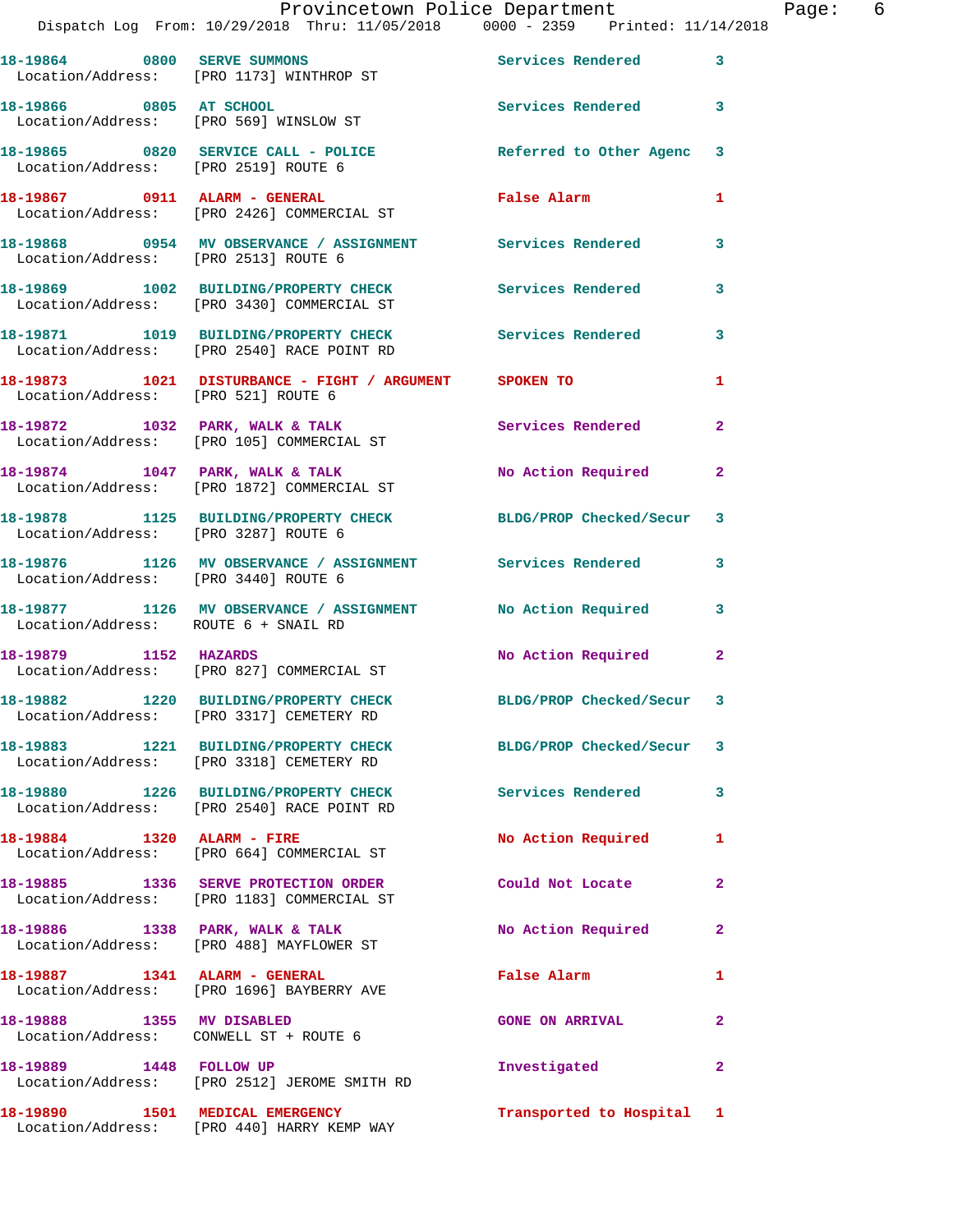Dispatch Log From: 10/29/2018 Thru: 11/05/2018 0000 - 2359 Printed: 11/14/2018

18-19891 1503 SERVICE CALL - POLICE No Action Required 3 Location/Address: [PRO 488] MAYFLOWER ST **18-19892 1527 PARADE Services Rendered 2**  Location/Address: [PRO 3222] ALDEN ST **18-19893 1616 MEDICAL EMERGENCY Services Rendered 1**  Location/Address: COMMERCIAL ST + STANDISH ST **18-19894 1626 MEDICAL EMERGENCY PATIENT REFUSAL 1**  Location/Address: [PRO 2977] COMMERCIAL ST **18-19895 1638 DISORDERLY Services Rendered 1**  Location/Address: [PRO 440] HARRY KEMP WAY **18-19897 1749 PARK, WALK & TALK Services Rendered 2**  Location/Address: [PRO 105] COMMERCIAL ST **18-19899 1815 SERVICE CALL - POLICE Services Rendered 3**  Location/Address: COMMERCIAL ST **18-19902 1848 DISTURBANCE - FIGHT / ARGUMENT SPOKEN TO 1**  Location/Address: [PRO 3296] SHANK PAINTER RD **18-19903 1859 MEDICAL EMERGENCY Transported to Hospital 1**  Location/Address: [PRO 3296] SHANK PAINTER RD 18-19904 1910 ANIMAL CALL **Referred to Other Agenc**  Location/Address: [PRO 1733] SHANK PAINTER RD **18-19907 2008 MEDICAL EMERGENCY Transported to Hospital 1 1**  Location/Address: [PRO 1493] UPPER MILLER HILL RD **18-19908 2047 PARK, WALK & TALK Services Rendered 2**  Location/Address: [PRO 105] COMMERCIAL ST 18-19910 2335 PARK, WALK & TALK 2 Services Rendered 2 Location: [PRO 3431] CENTER ROAM **18-19912 2341 MV STOP VERBAL WARNING 3**  Location/Address: COMMERCIAL ST Refer To Citation: 18-1205-CN **18-19909 2342 BUILDING/PROPERTY CHECK Services Rendered 3**  Location/Address: [PRO 526] RYDER ST EXT **18-19911 2343 BUILDING/PROPERTY CHECK BLDG/PROP Checked/Secur 3**  Location/Address: [PRO 1952] COMMERCIAL ST **For Date: 11/01/2018 - Thursday 18-19913 0000 BUILDING/PROPERTY CHECK BLDG/PROP Checked/Secur 3**  Location/Address: [PRO 3430] COMMERCIAL ST **18-19914 0011 BUILDING/PROPERTY CHECK BLDG/PROP Checked/Secur 3**  Location/Address: [PRO 569] WINSLOW ST **18-19916** 0011 BAR CHECK Services Rendered 2 Location/Address: [PRO 3443] COMMERCIAL ST **18-19917** 0014 BAR CHECK **18-1991 18-19917** 0014 BAR CHECK Location/Address: [PRO 399] COMMERCIAL ST **18-19920 0024 BAR CHECK Services Rendered 2**  Location/Address: [PRO 3236] COMMERCIAL ST **18-19918 0028 BUILDING/PROPERTY CHECK BLDG/PROP Checked/Secur 3**  Location/Address: [PRO 2483] COMMERCIAL ST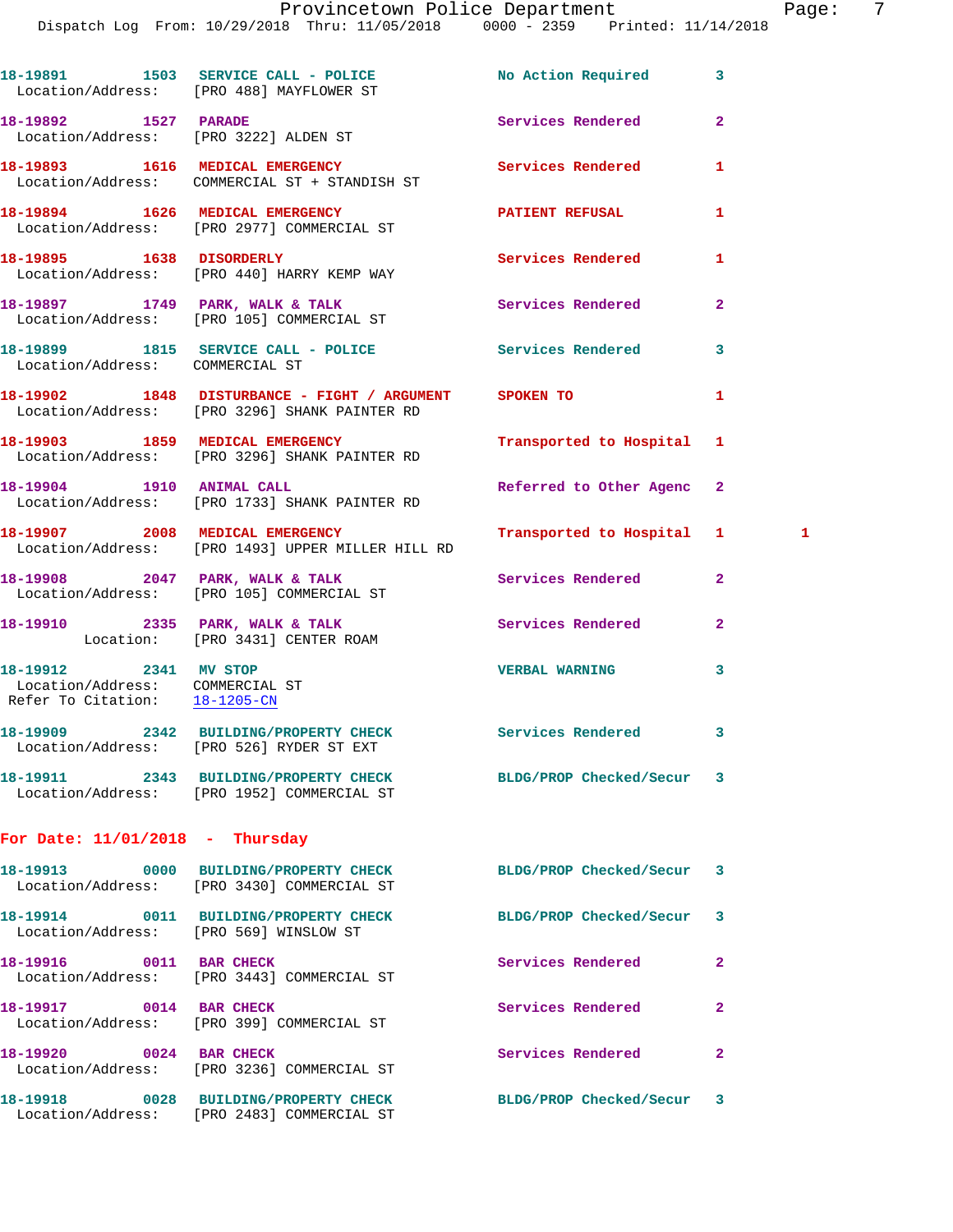|                                                                                              | Provincetown Police Department<br>Dispatch Log From: 10/29/2018 Thru: 11/05/2018 0000 - 2359 Printed: 11/14/2018 |                           |                |
|----------------------------------------------------------------------------------------------|------------------------------------------------------------------------------------------------------------------|---------------------------|----------------|
|                                                                                              | 18-19919 0029 BUILDING/PROPERTY CHECK Services Rendered<br>Location/Address: [PRO 526] RYDER ST EXT              |                           | 3              |
|                                                                                              | 18-19921 0038 PARK, WALK & TALK<br>Location/Address: [PRO 105] COMMERCIAL ST                                     | <b>Services Rendered</b>  | $\overline{2}$ |
| 18-19923 0041 BAR CHECK                                                                      | Location/Address: [PRO 484] MASONIC PL                                                                           | Services Rendered         | $\overline{2}$ |
|                                                                                              | 18-19922 0047 MV OBSERVANCE / ASSIGNMENT Services Rendered<br>Location/Address: BRADFORD ST + RYDER ST           |                           | 3              |
| 18-19924 0129 MV STOP                                                                        | Location/Address: [PRO 3456] RYDER ST EXT<br>Refer To Citation: 18-1206-CN                                       | <b>VERBAL WARNING</b>     | 3              |
| Location/Address: CONWELL ST + ROUTE 6                                                       | 18-19925 0139 MV OBSERVANCE / ASSIGNMENT Services Rendered                                                       |                           | 3              |
| 18-19926 0140 MV STOP<br>Refer To Citation: 18-1207-CN                                       | Location/Address: RACE POINT RD + STABLE PATH                                                                    | <b>VERBAL WARNING</b>     | 3              |
| 18-19927 0151 MV STOP<br>Location/Address: [PRO 2518] ROUTE 6<br>Refer To Citation: T1244482 |                                                                                                                  | Citation / Warning Issu 3 |                |
| 18-19928                                                                                     | 0245 BUILDING/PROPERTY CHECK BLDG/PROP Checked/Secur<br>Location/Address: [PRO 1778] SHANK PAINTER RD            |                           | 3              |
|                                                                                              | 18-19929 0251 BUILDING/PROPERTY CHECK<br>Location/Address: [PRO 2540] RACE POINT RD                              | BLDG/PROP Checked/Secur   | 3              |
|                                                                                              | 18-19930 0344 BUILDING/PROPERTY CHECK<br>Location/Address: [PRO 2977] COMMERCIAL ST                              | BLDG/PROP Checked/Secur   | 3              |
| Location/Address: [PRO 2513] ROUTE 6                                                         | 18-19931 0351 MV OBSERVANCE / ASSIGNMENT Services Rendered                                                       |                           | 3              |
| 18-19932 0454 MV STOP<br>Location/Address: ROUTE 6<br>Refer To Citation: 18-1212-CN          |                                                                                                                  | <b>VERBAL WARNING</b>     | 3              |
| Location/Address: ROUTE 6 + HOWLAND ST                                                       | 18-19933 6532 MV OBSERVANCE / ASSIGNMENT Services Rendered                                                       |                           | 3              |
| 18-19934 0618 MV STOP                                                                        | Location/Address: CONWELL ST + ROUTE 6<br>Refer To Citation: $\frac{18-1208-CN}{\ }$                             | <b>VERBAL WARNING</b>     | 3              |
|                                                                                              | 18-19935 0758 BUILDING/PROPERTY CHECK<br>Location/Address: [PRO 2898] JEROME SMITH RD                            | Services Rendered         | 3              |
| 18-19936 0801 AT SCHOOL                                                                      | Location/Address: [PRO 569] WINSLOW ST                                                                           | Services Rendered         | 3              |
|                                                                                              | 18-19937 0828 BUILDING/PROPERTY CHECK<br>Location/Address: [PRO 2499] RACE POINT RD                              | Services Rendered         | 3              |
| 18-19938 0838 ELDER VISIT                                                                    | Location/Address: [PRO 1158] WINSLOW ST                                                                          | <b>Services Rendered</b>  | 3              |
| 18-19939 0849 ELDER VISIT                                                                    | Location/Address: [PRO 2361] THISTLEMORE RD                                                                      | Services Rendered         | 3              |
|                                                                                              | 18-19940 0904 SERVE PROTECTION ORDER<br>Location/Address: [PRO 1404] NELSON AVE                                  | Could Not Locate          | $\mathbf{2}$   |
| 18-19941 0925 DISORDERLY                                                                     | Location/Address: [PRO 105] COMMERCIAL ST                                                                        | Services Rendered         | 1              |

Page: 8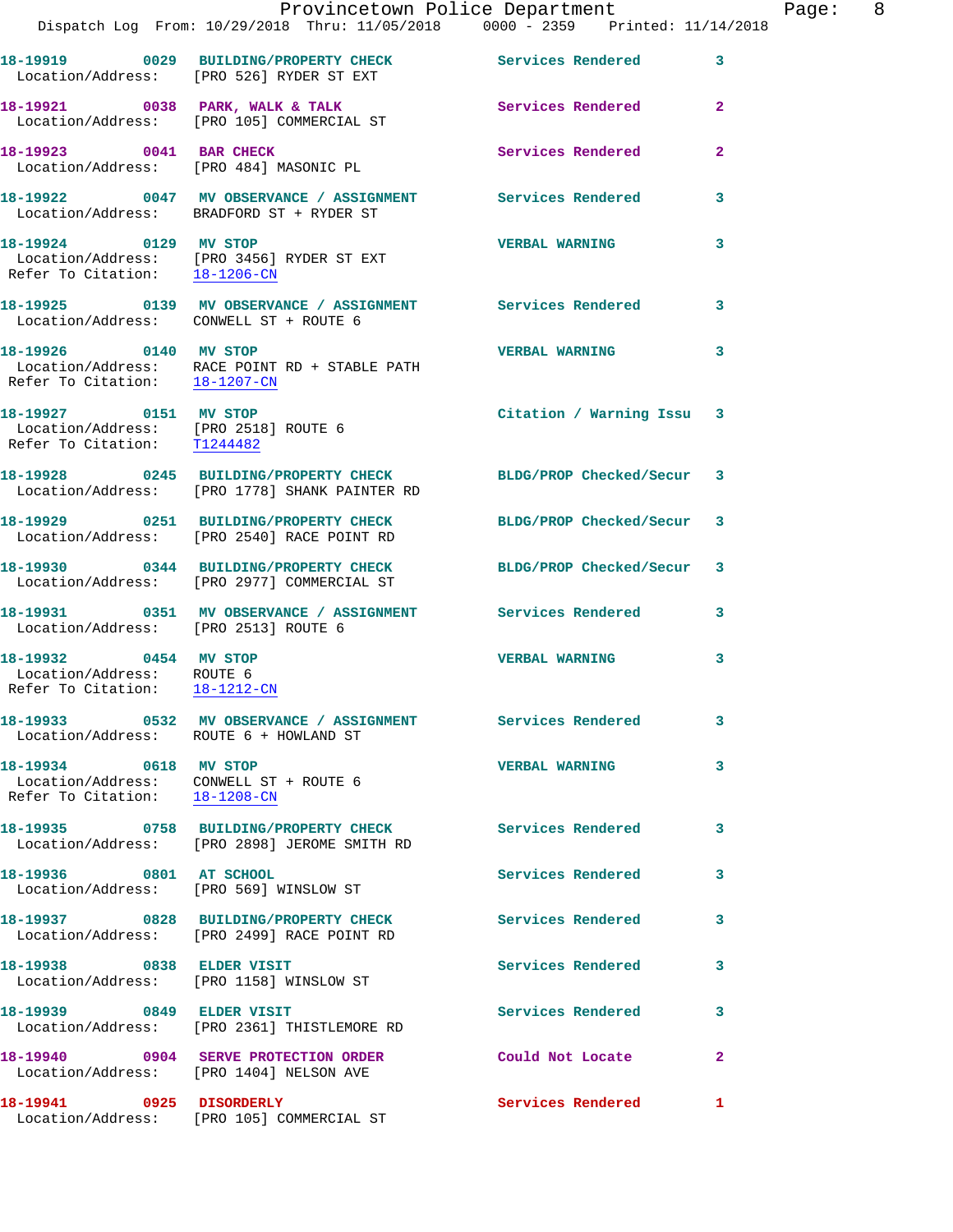|                                                                                                                             | Provincetown Police Department<br>Dispatch Log From: 10/29/2018 Thru: 11/05/2018 0000 - 2359 Printed: 11/14/2018 |                          |                |
|-----------------------------------------------------------------------------------------------------------------------------|------------------------------------------------------------------------------------------------------------------|--------------------------|----------------|
|                                                                                                                             |                                                                                                                  |                          |                |
|                                                                                                                             | 18-19942 0947 MV COMPLAINT<br>Location/Address: PEARL ST + BREWSTER ST                                           | <b>GONE ON ARRIVAL</b>   | $\mathbf{2}$   |
| 18-19944 1006 MV STOLEN                                                                                                     | Location/Address: [PRO 2702] COMMERCIAL ST                                                                       | Unfounded                | 3              |
|                                                                                                                             | 18-19945 1020 MEDICAL EMERGENCY<br>Location/Address: [PRO 442] HARRY KEMP WAY                                    | Transported to Hospital  | 1              |
| 18-19947 1040 LOST WALLET                                                                                                   | Location/Address: [PRO 542] SHANK PAINTER RD                                                                     | Services Rendered        | 3              |
| 18-19948 1112 PET PANTRY                                                                                                    | Location/Address: [PRO 3296] SHANK PAINTER RD                                                                    | <b>Services Rendered</b> | 3              |
| 18-19950 1121 MV STOP<br>Location/Address: [PRO 2513] ROUTE 6<br>Refer To Citation: T1244597<br>Refer To Citation: T1244598 |                                                                                                                  | <b>Vehicle Towed</b>     | 3              |
| Location/Address: [PRO 3440] ROUTE 6                                                                                        | 18-19949 1127 MV OBSERVANCE / ASSIGNMENT Services Rendered                                                       |                          | 3              |
|                                                                                                                             | 18-19951 1145 SERVICE CALL - POLICE<br>Location/Address: [PRO 519] RACE POINT RD                                 | Services Rendered        | 3              |
|                                                                                                                             | 18-19952 1155 HARASSMENT / THREATS<br>Location/Address: [PRO 4135] MAYFLOWER ST                                  | Services Rendered        | $\overline{a}$ |
|                                                                                                                             | 18-19953 1244 ASSIST CITIZEN<br>Location/Address: [PRO 542] SHANK PAINTER RD                                     | <b>Services Rendered</b> | 3              |
| Location/Address: [PRO 569] WINSLOW ST                                                                                      | 18-19954 1458 SERVICE CALL - POLICE                                                                              | <b>Services Rendered</b> | 3              |
| 18-19957 1530 ASSIST CITIZEN<br>Location/Address: [PRO 1615] BANGS ST                                                       |                                                                                                                  | Unfounded                | 3              |
| 18-19958 1550 MV COLLISION<br>Location/Address: [PRO 413] CONWELL ST                                                        |                                                                                                                  | <b>SPOKEN TO</b>         | 1              |
| 18-19959 1623 ANIMAL CALL                                                                                                   | Location/Address: [PRO 2559] COMMERCIAL ST                                                                       | Referred to Other Agenc  | $\overline{2}$ |
| 18-19960 1633 LOST PROPERTY                                                                                                 | Location/Address: [PRO 3456] RYDER ST EXT                                                                        | Services Rendered        | 3              |
| 18-19961 1637 LOST PROPERTY                                                                                                 | Location/Address: [PRO 3296] SHANK PAINTER RD                                                                    | <b>Services Rendered</b> | 3              |
| 18-19962 1641 MV STOP<br>Location/Address: ROUTE 6 + SNAIL RD<br>Refer To Citation: 18-1213-CN                              |                                                                                                                  | <b>VERBAL WARNING</b>    | 3              |
|                                                                                                                             | 18-19963 1658 PARK, WALK & TALK<br>Location/Address: [PRO 105] COMMERCIAL ST                                     | <b>Services Rendered</b> | $\mathbf{2}$   |
|                                                                                                                             | 18-19964 1711 MV OBSERVANCE / ASSIGNMENT Services Rendered<br>Location/Address: SHANK PAINTER RD + BROWNE ST     |                          | 3              |
| 18-19965 1847 ALARM - GENERAL                                                                                               | Location/Address: [PRO 3367] HARRY KEMP WAY                                                                      | BLDG/PROP Checked/Secur  | 1              |
| 18-19966 1929 MV DISABLED<br>Location/Address: ROUTE 6<br>Refer To Citation: R8381441                                       |                                                                                                                  | Vehicle Towed            | 2              |
|                                                                                                                             | 18-19971 2037 LOST PROPERTY<br>Location/Address: [PRO 105] COMMERCIAL ST                                         | Services Rendered        | 3              |
|                                                                                                                             |                                                                                                                  | <b>Services Rendered</b> | 3              |

Page: 9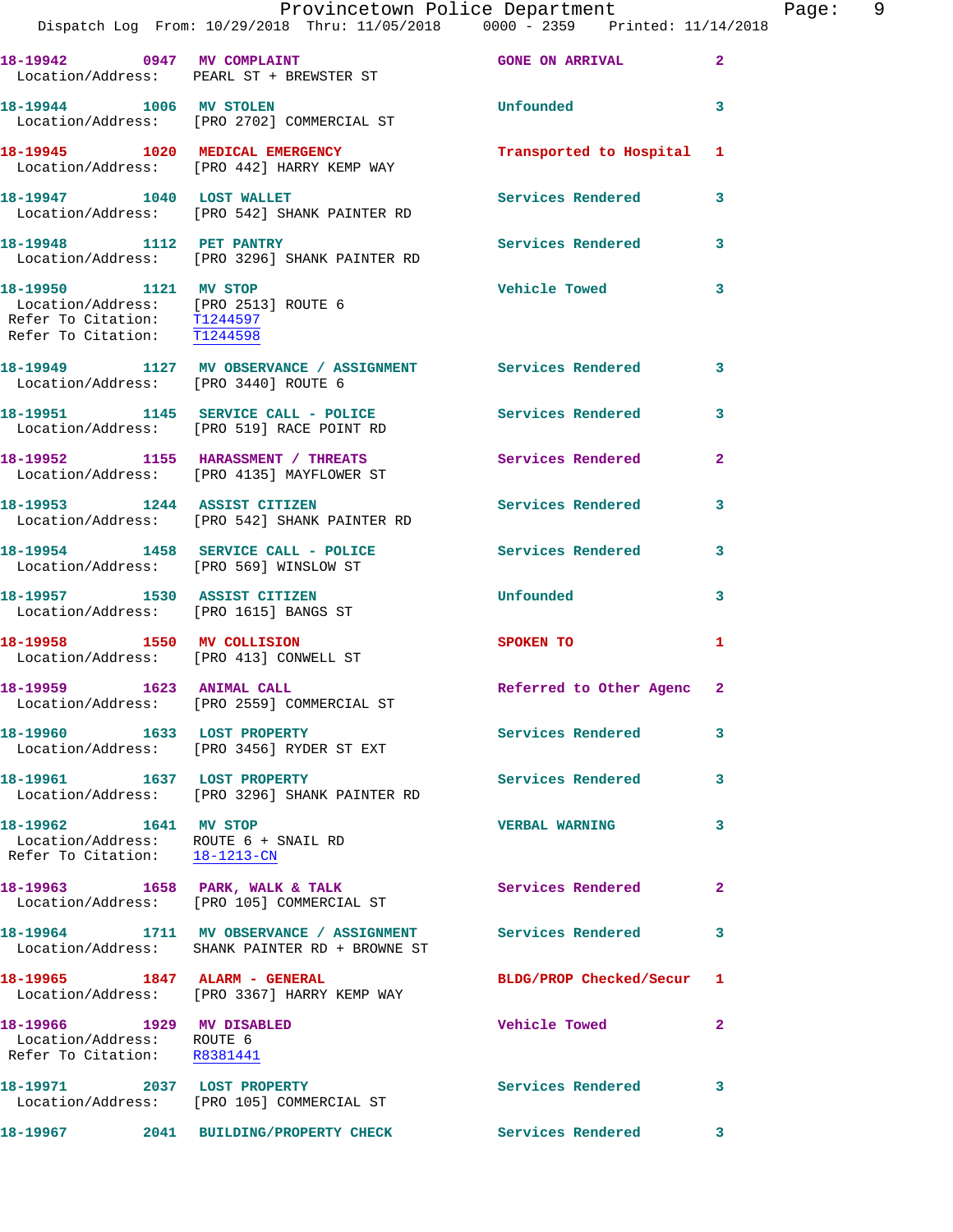|                                                                                             | Provincetown Police Department<br>Dispatch Log From: 10/29/2018 Thru: 11/05/2018 0000 - 2359 Printed: 11/14/2018 |                           |                         | Page: 10 |  |
|---------------------------------------------------------------------------------------------|------------------------------------------------------------------------------------------------------------------|---------------------------|-------------------------|----------|--|
|                                                                                             | Location/Address: [PRO 526] RYDER ST EXT                                                                         |                           |                         |          |  |
|                                                                                             | 18-19968 2042 BUILDING/PROPERTY CHECK Services Rendered 3<br>Location/Address: [PRO 3259] MACMILLAN WHARF        |                           |                         |          |  |
|                                                                                             | 18-19969 2046 BUILDING/PROPERTY CHECK Services Rendered 3<br>Location/Address: [PRO 2481] TREMONT ST             |                           |                         |          |  |
|                                                                                             | 18-19970 2047 BUILDING/PROPERTY CHECK Services Rendered 3<br>Location/Address: [PRO 2483] COMMERCIAL ST          |                           |                         |          |  |
|                                                                                             | 18-19972 2224 SUSPICIOUS ACTIVITY SPOKEN TO<br>Location/Address: [PRO 396] COMMERCIAL ST                         |                           | $\mathbf{2}$            |          |  |
| For Date: $11/02/2018$ - Friday                                                             |                                                                                                                  |                           |                         |          |  |
|                                                                                             | 18-19973 0009 BUILDING/PROPERTY CHECK BLDG/PROP Checked/Secur 3<br>Location/Address: [PRO 2483] COMMERCIAL ST    |                           |                         |          |  |
|                                                                                             | 18-19974 0019 MV OBSERVANCE / ASSIGNMENT Services Rendered 3<br>Location/Address: [PRO 2577] BRADFORD ST         |                           |                         |          |  |
| Location/Address: [PRO 2513] ROUTE 6                                                        | 18-19975 0038 MV OBSERVANCE / ASSIGNMENT Services Rendered 3                                                     |                           |                         |          |  |
|                                                                                             | 18-19976 0114 BUILDING/PROPERTY CHECK BLDG/PROP Checked/Secur 3<br>Location/Address: [PRO 3430] COMMERCIAL ST    |                           |                         |          |  |
|                                                                                             | 18-19977 0131 BUILDING/PROPERTY CHECK Services Rendered 3<br>Location/Address: [PRO 564] BAYBERRY AVE            |                           |                         |          |  |
|                                                                                             | 18-19978 0140 BUILDING/PROPERTY CHECK BLDG/PROP Checked/Secur 3<br>Location/Address: [PRO 182] COMMERCIAL ST     |                           |                         |          |  |
|                                                                                             | 18-19979 0147 BUILDING/PROPERTY CHECK BLDG/PROP Checked/Secur 3<br>Location/Address: [PRO 175] COMMERCIAL ST     |                           |                         |          |  |
|                                                                                             | 18-19981 0208 BUILDING/PROPERTY CHECK BLDG/PROP Checked/Secur 3<br>Location/Address: [PRO 2499] RACE POINT RD    |                           |                         |          |  |
| Location/Address: [PRO 2513] ROUTE 6                                                        | 18-19982 0228 MV OBSERVANCE / ASSIGNMENT Services Rendered                                                       |                           | $\overline{\mathbf{3}}$ |          |  |
|                                                                                             | 18-19983 0247 BUILDING/PROPERTY CHECK BLDG/PROP Checked/Secur 3<br>Location/Address: [PRO 530] SHANK PAINTER RD  |                           |                         |          |  |
|                                                                                             | 18-19985 0255 BY-LAW VIOLATION<br>Location/Address: [PRO 526] RYDER ST EXT                                       | <b>VERBAL WARNING</b>     | $\mathbf{2}$            |          |  |
|                                                                                             | 18-19984 0256 PARK, WALK & TALK<br>Location/Address: [PRO 526] RYDER ST EXT                                      | Services Rendered         | $\mathbf{2}$            |          |  |
|                                                                                             | 18-19986 0600 BUILDING/PROPERTY CHECK BLDG/PROP Checked/Secur 3<br>Location/Address: [PRO 440] HARRY KEMP WAY    |                           |                         |          |  |
| 18-19987 0602 HAZARDS                                                                       | Location/Address: BROWNE ST + SHANK PAINTER RD                                                                   | No Action Required 2      |                         |          |  |
|                                                                                             | 18-19988 0611 BUILDING/PROPERTY CHECK<br>Location/Address: [PRO 1778] SHANK PAINTER RD                           | BLDG/PROP Checked/Secur 3 |                         |          |  |
| Location/Address: [PRO 3287] ROUTE 6                                                        | 18-19989 0744 BUILDING/PROPERTY CHECK BLDG/PROP Checked/Secur 3                                                  |                           |                         |          |  |
| 18-19990 0754 MV STOP<br>Location/Address: [PRO 521] ROUTE 6<br>Refer To Citation: T1244196 |                                                                                                                  | Citation / Warning Issu 3 |                         |          |  |
|                                                                                             | 18-19991 0808 SERVICE CALL - POLICE<br>Location/Address: [PRO 569] WINSLOW ST                                    | Services Rendered 3       |                         |          |  |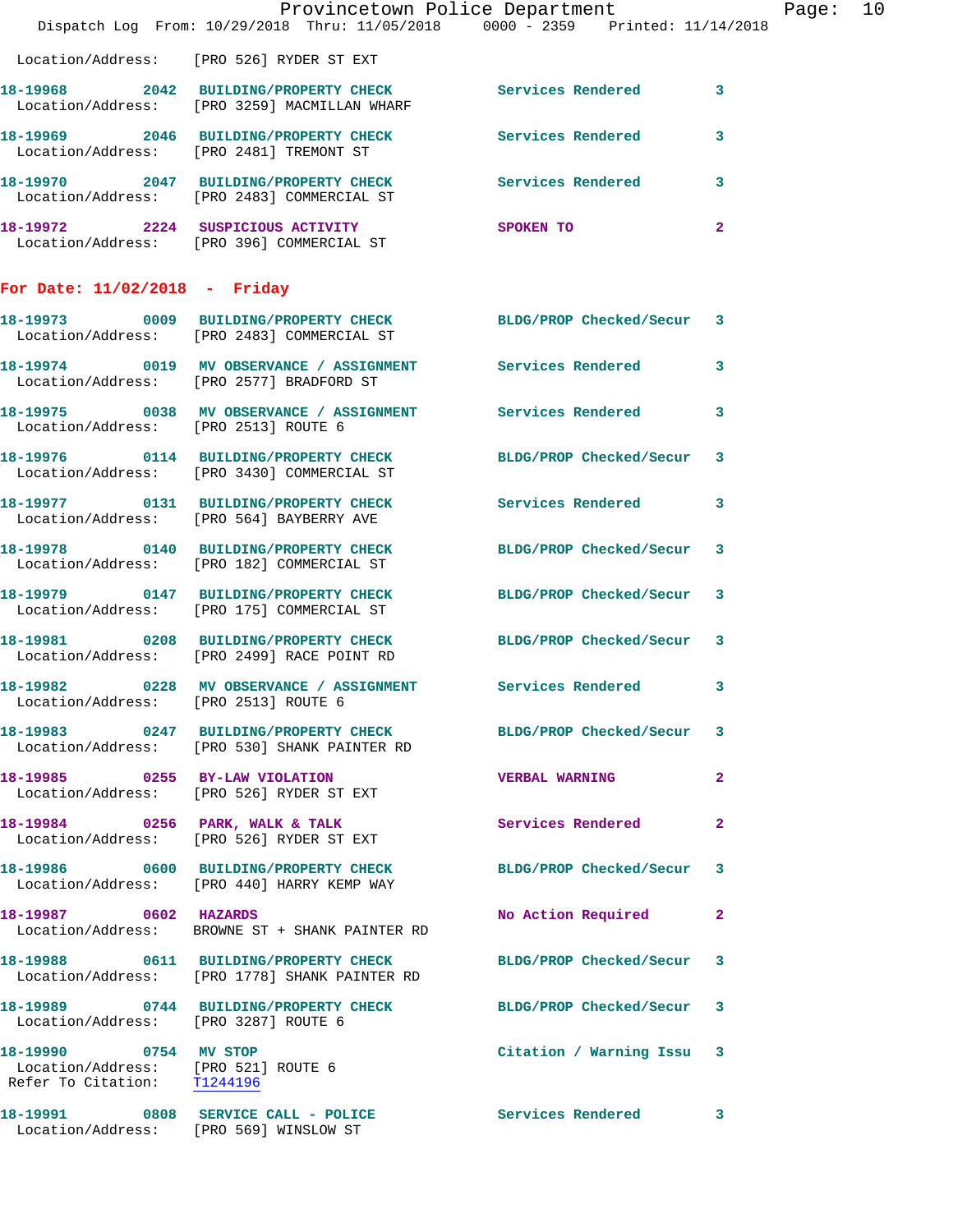Dispatch Log From: 10/29/2018 Thru: 11/05/2018 0000 - 2359 Printed: 11/14/2018

| Location/Address: [PRO 571] ALDEN ST                                                   | 18-19992 0828 BUILDING/PROPERTY CHECK BLDG/PROP Checked/Secur 3                       |                           |                         |
|----------------------------------------------------------------------------------------|---------------------------------------------------------------------------------------|---------------------------|-------------------------|
|                                                                                        | 18-19993 0832 PARK, WALK & TALK<br>Location/Address: [PRO 3121] COMMERCIAL ST         | Services Rendered         | 2                       |
|                                                                                        | 18-19994 0855 ANIMAL CALL<br>Location/Address: [PRO 488] MAYFLOWER ST                 | Services Rendered         | $\mathbf{2}$            |
| Location/Address: WINSLOW ST                                                           | 18-19995 0903 SERVICE CALL - POLICE                                                   | <b>Services Rendered</b>  | 3                       |
| 18-19996 0908 GENERAL INFO<br>Location/Address: [PRO 521] ROUTE 6                      |                                                                                       | Services Rendered         | 3                       |
|                                                                                        | 18-19997 0945 PARK, WALK & TALK<br>Location/Address: [PRO 105] COMMERCIAL ST          | Services Rendered         | $\mathbf{2}$            |
|                                                                                        | 18-19998 0949 FOLLOW UP<br>Location/Address: [PRO 542] SHANK PAINTER RD               | Services Rendered         | $\mathbf{2}$            |
| 18-19999 0954 FOLLOW UP                                                                | Location/Address: [PRO 542] SHANK PAINTER RD                                          | Services Rendered 2       |                         |
|                                                                                        | 18-20000 1012 BUILDING/PROPERTY CHECK<br>Location/Address: [PRO 3317] CEMETERY RD     | BLDG/PROP Checked/Secur 3 |                         |
|                                                                                        | 18-20001 1013 BUILDING/PROPERTY CHECK<br>Location/Address: [PRO 3318] CEMETERY RD     | BLDG/PROP Checked/Secur 3 |                         |
|                                                                                        | 18-20002 1015 ASSIST CITIZEN<br>Location/Address: [PRO 542] SHANK PAINTER RD          | Services Rendered         | 3                       |
|                                                                                        | 18-20003 1047 SERVICE CALL - POLICE<br>Location/Address: [TRU 409] MEETINGHOUSE RD    | <b>Services Rendered</b>  | 3                       |
|                                                                                        | 18-20005 1120 BUILDING/PROPERTY CHECK<br>Location/Address: [PRO 3430] COMMERCIAL ST   | BLDG/PROP Checked/Secur 3 |                         |
|                                                                                        | 18-20004 1130 BUILDING/PROPERTY CHECK<br>Location/Address: [PRO 3430] COMMERCIAL ST   | Services Rendered 3       |                         |
|                                                                                        | 18-20006 1144 BUILDING/PROPERTY CHECK<br>Location/Address: [PRO 3259] MACMILLAN WHARF | BLDG/PROP Checked/Secur 3 |                         |
| 18-20007 1150 ALARM - GENERAL                                                          | Location/Address: [PRO 537] SHANK PAINTER RD                                          | Services Rendered         | 1.                      |
| Location/Address: ROUTE 6                                                              | 18-20008 1158 MV OBSERVANCE / ASSIGNMENT                                              | <b>Services Rendered</b>  | 3                       |
| 18-20009 1201 MV STOP                                                                  | Location/Address: BRADFORD ST EXT + PROVINCELANDS RD<br>Refer To Citation: T1244599   | Citation / Warning Issu 3 |                         |
|                                                                                        | 18-20010 1210 PARK, WALK & TALK<br>Location/Address: [PRO 537] SHANK PAINTER RD       | <b>Services Rendered</b>  | $\mathbf{2}$            |
| 18-20011 1212 MV STOP<br>Refer To Citation: 18-1223-CN<br>Refer To Field Int: 18-37-FI | Location/Address: GOSNOLD ST + COMMERCIAL ST                                          | <b>VERBAL WARNING</b>     | 3                       |
| 18-20012 1216 MV STOP                                                                  | Location/Address: WINTHROP ST + BRADFORD ST<br>Refer To Citation: $18-1214-CN$        | <b>VERBAL WARNING</b>     | $\overline{\mathbf{3}}$ |
|                                                                                        | 18-20013 1224 PARK, WALK & TALK<br>Location/Address: [PRO 182] COMMERCIAL ST          | Services Rendered         | $\mathbf{2}$            |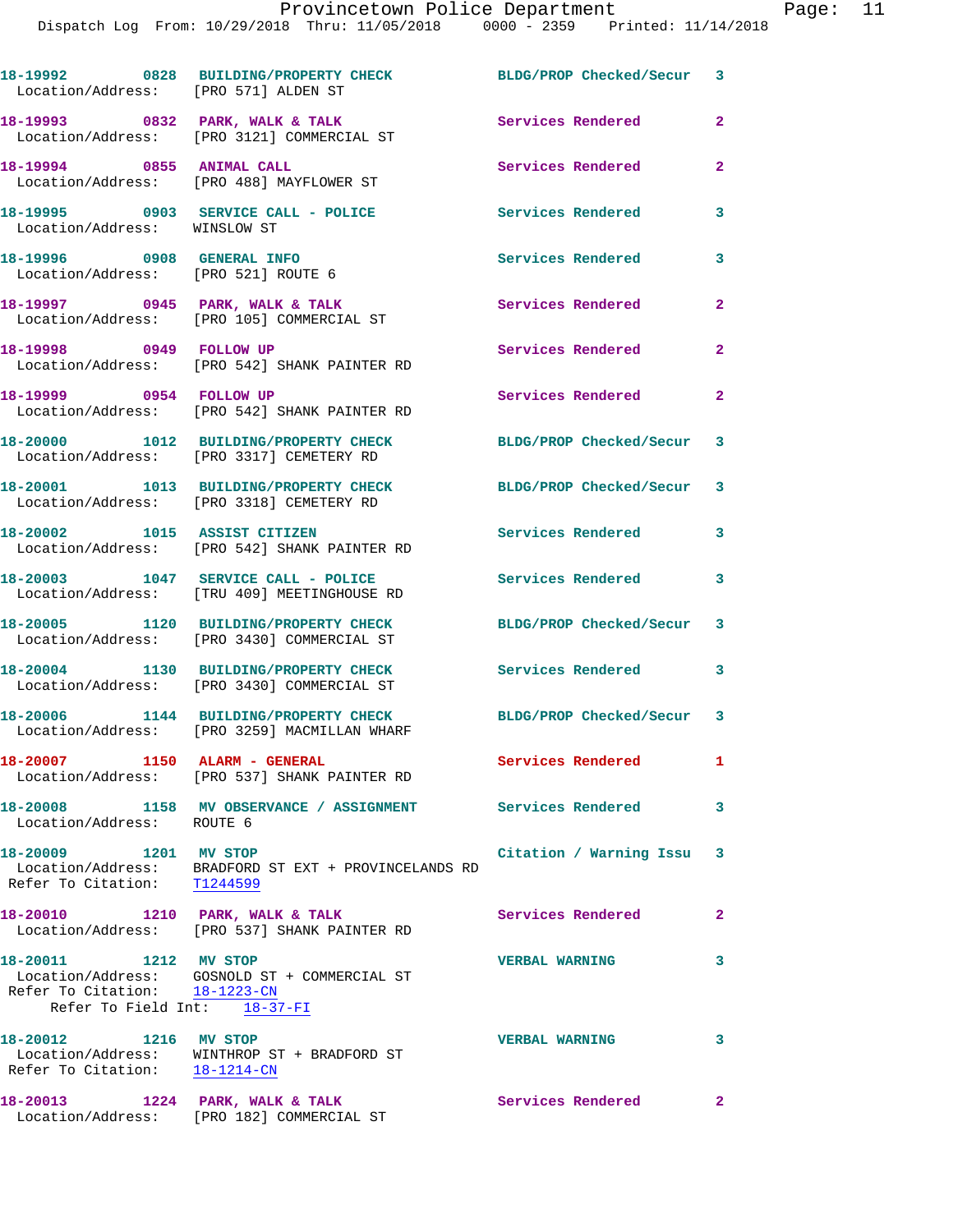## Provincetown Police Department Fage: 12 Dispatch Log From: 10/29/2018 Thru: 11/05/2018 0000 - 2359 Printed: 11/14/2018 **18-20014 1239 MV COMPLAINT Could Not Locate 2**  Location/Address: [PRO 2923] GEORGES PATH **18-20015 1252 SUSPICIOUS ACTIVITY Unfounded 2**  Location/Address: [PRO 3075] SHANK PAINTER RD **18-20016 1434 LANDLORD / TENANT SPOKEN TO 2**  Location/Address: [PRO 269] COMMERCIAL ST **18-20017 1435 MEDICAL EMERGENCY Transported to Hospital 1**  Location/Address: [PRO 440] HARRY KEMP WAY **18-20018 1451 ASSIST CITIZEN SPOKEN TO 3**  Location/Address: [PRO 1534] CENTRAL ST 18-20019 1454 SERVICE CALL - POLICE 3<br>
3 Location/Address: [PRO 569] WINSLOW ST **18-20020 1541 LARCENY / FORGERY / FRAUD SPOKEN TO 2**  Location/Address: [PRO 3430] COMMERCIAL ST 18-20022 1600 PARK, WALK & TALK **Services Rendered** 2 Location/Address: [PRO 105] COMMERCIAL ST **18-20023 1601 MEDICAL EMERGENCY Transported to Hospital 1**  Location/Address: [PRO 1696] BAYBERRY AVE **18-20024 1620 BUILDING/PROPERTY CHECK Services Rendered 3**  Location/Address: [PRO 519] RACE POINT RD **18-20025 1641 MEDICAL EMERGENCY Transported to Hospital 1**  Location/Address: [PRO 3222] ALDEN ST **18-20027 1850 FOLLOW UP SPOKEN TO 2**  Location/Address: [PRO 3227] OLD ANN PAGE WAY **18-20029 2142 MEDICAL EMERGENCY Services Rendered 1**  Location/Address: [PRO 3222] ALDEN ST **18-20030 2349 BUILDING/PROPERTY CHECK BLDG/PROP Checked/Secur 3**  Location/Address: [PRO 2483] COMMERCIAL ST

## **For Date: 11/03/2018 - Saturday**

|                                      | Location/Address: [PRO 3004] BRADFORD ST                                                                      |                           | $\overline{3}$ |
|--------------------------------------|---------------------------------------------------------------------------------------------------------------|---------------------------|----------------|
| Location/Address: [PRO 2102] SNOW ST |                                                                                                               | Could Not Locate          | $\mathbf{1}$   |
|                                      | Location/Address: [PRO 2577] BRADFORD ST                                                                      |                           | $\mathbf{3}$   |
|                                      | 18-20034 0053 PARK, WALK & TALK<br>Location/Address: [PRO 105] COMMERCIAL ST                                  | <b>Services Rendered</b>  | $\overline{2}$ |
| 18-20035 0109 BAR CHECK              | Location/Address: [PRO 3443] COMMERCIAL ST                                                                    | Services Rendered         | $\overline{2}$ |
|                                      | 18-20037  0223 BUILDING/PROPERTY CHECK<br>Location/Address: [PRO 175] COMMERCIAL ST                           | BLDG/PROP Checked/Secur 3 |                |
|                                      | 18-20038 0224 BUILDING/PROPERTY CHECK BLDG/PROP Checked/Secur 3<br>Location/Address: [PRO 182] COMMERCIAL ST  |                           |                |
| Location/Address: [PRO 1859] ROUTE 6 | 18-20039 0234 BUILDING/PROPERTY CHECK Services Rendered                                                       |                           | $\mathbf{3}$   |
|                                      | 18-20040 0314 BUILDING/PROPERTY CHECK BLDG/PROP Checked/Secur 3<br>Location/Address: [PRO 2540] RACE POINT RD |                           |                |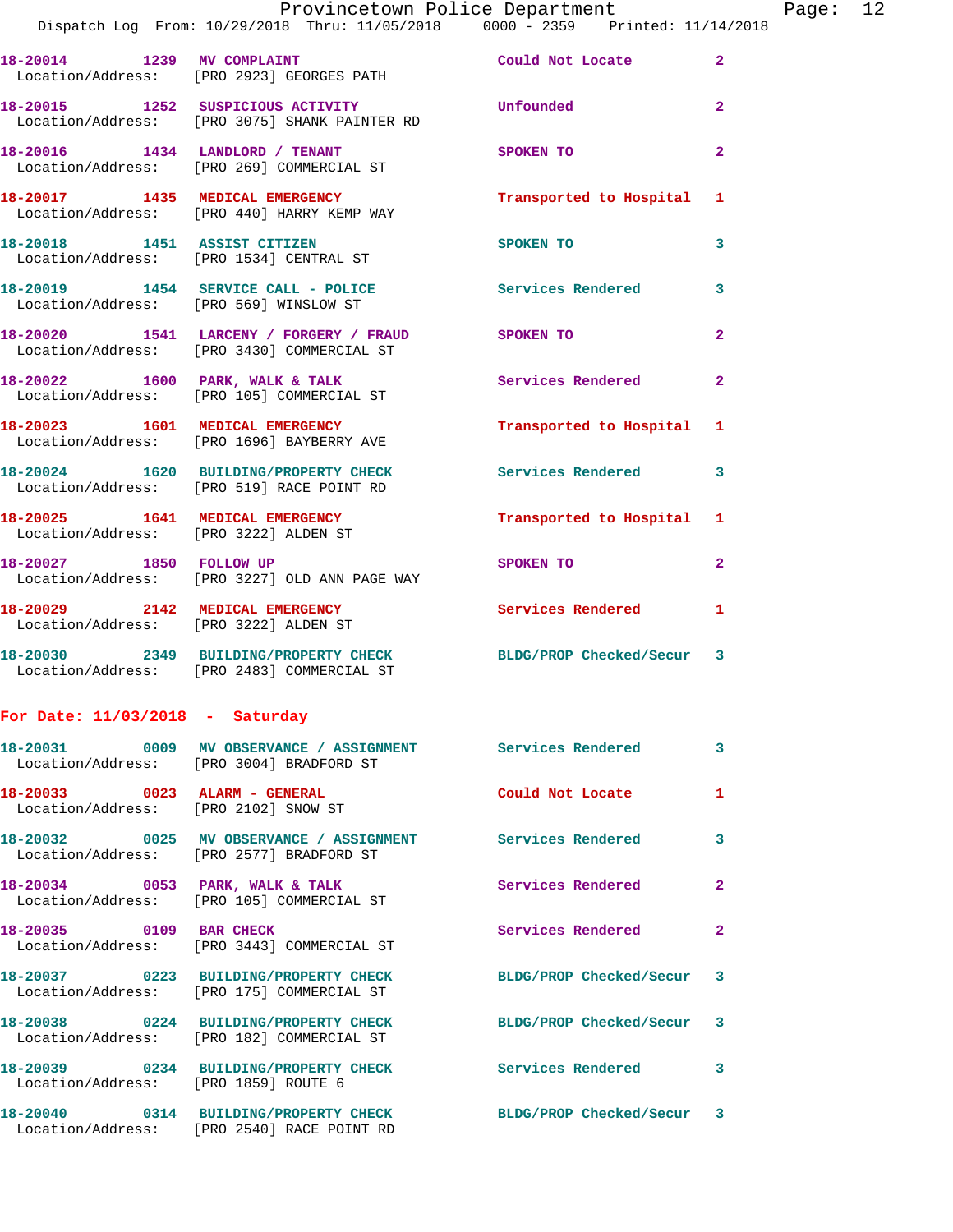| Location/Address: [PRO 2513] ROUTE 6                          | 18-20041 0359 MV OBSERVANCE / ASSIGNMENT Services Rendered 3                                                        |                           |              |
|---------------------------------------------------------------|---------------------------------------------------------------------------------------------------------------------|---------------------------|--------------|
| Location/Address: [PRO 521] ROUTE 6                           | 18-20042 0443 BUILDING/PROPERTY CHECK Services Rendered 3                                                           |                           |              |
| Location/Address: [PRO 57] BRADFORD ST                        | 18-20043 0521 BUILDING/PROPERTY CHECK                                                                               | BLDG/PROP Checked/Secur 3 |              |
|                                                               | 18-20044 0528 BUILDING/PROPERTY CHECK<br>Location/Address: [PRO 3430] COMMERCIAL ST                                 | BLDG/PROP Checked/Secur 3 |              |
|                                                               | 18-20045  0549 MV OBSERVANCE / ASSIGNMENT<br>Location/Address: [PRO 106] COMMERCIAL ST                              | BLDG/PROP Checked/Secur 3 |              |
| 18-20046 0750 FOLLOW UP                                       | Location/Address: [PRO 542] SHANK PAINTER RD                                                                        | FOLLOW UP                 | $\mathbf{2}$ |
|                                                               | 18-20047 0833 BUILDING/PROPERTY CHECK<br>Location/Address: [PRO 2500] COMMERCIAL ST                                 | BLDG/PROP Checked/Secur 3 |              |
|                                                               | 18-20048 0948 LOST TOYOTA REMOTE<br>Location/Address: [PRO 542] SHANK PAINTER RD                                    | <b>Services Rendered</b>  | 3            |
|                                                               | 18-20049 1000 PARK, WALK & TALK<br>Location/Address: [PRO 173] COMMERCIAL ST                                        | Services Rendered         | $\mathbf{2}$ |
|                                                               | 18-20050 1016 SUSPICIOUS ACTIVITY<br>Location/Address: [PRO 542] SHANK PAINTER RD                                   | <b>Services Rendered</b>  | $\mathbf{2}$ |
| 18-20051 1022 LOST WALLET                                     | Location/Address: [PRO 542] SHANK PAINTER RD                                                                        | Services Rendered         | 3            |
|                                                               | 18-20052 1045 ANIMAL CALL<br>Location/Address: [PRO 603] COMMERCIAL ST                                              | Services Rendered         | $\mathbf{2}$ |
| Location/Address: [PRO 2521] ROUTE 6                          | 18-20054 1130 MV OBSERVANCE / ASSIGNMENT Services Rendered                                                          |                           | 3            |
|                                                               | 18-20055 1145 MEDICAL EMERGENCY<br>Location/Address: [PRO 1696] BAYBERRY AVE                                        | <b>PATIENT REFUSAL</b>    | 1            |
| 18-20056 1200 PET PANTRY                                      | Location/Address: [PRO 3296] SHANK PAINTER RD                                                                       | Services Rendered         | 3            |
|                                                               | 18-20057 1215 MEDICAL EMERGENCY<br>Location/Address: [PRO 440] HARRY KEMP WAY                                       | Transported to Hospital 1 |              |
| 18-20058 1232 MV STOP<br>Location/Address: [PRO 2479] ROUTE 6 |                                                                                                                     | No Action Required        | 3            |
| 18-20059    1247    VANDALISM                                 | Location/Address: [PRO 2083] BLUEBERRY AVE                                                                          | Services Rendered         | 3            |
| 18-20060 1313 PARKING COMPLAINT                               | Location/Address: PLEASANT ST + BRADFORD ST                                                                         | No Action Required        | 3            |
| 18-20061 1323 TOWN HALL EVENT                                 | Location/Address: [PRO 105] COMMERCIAL ST                                                                           | No Action Required        | 3            |
| 18-20062 1339 PARK, WALK & TALK                               | Location/Address: [PRO 537] SHANK PAINTER RD                                                                        | Services Rendered         | $\mathbf{2}$ |
|                                                               | 18-20063 1440 BUILDING/PROPERTY CHECK3259 BLDG/PROP Checked/Secur 3<br>Location/Address: [PRO 3259] MACMILLAN WHARF |                           |              |
|                                                               | 18-20065 1533 BUILDING/PROPERTY CHECK<br>Location/Address: [PRO 2206] PILGRIMS LANDING                              | BLDG/PROP Checked/Secur 3 |              |
| 18-20066                                                      | 1628 BUILDING/PROPERTY CHECK                                                                                        | Services Rendered 3       |              |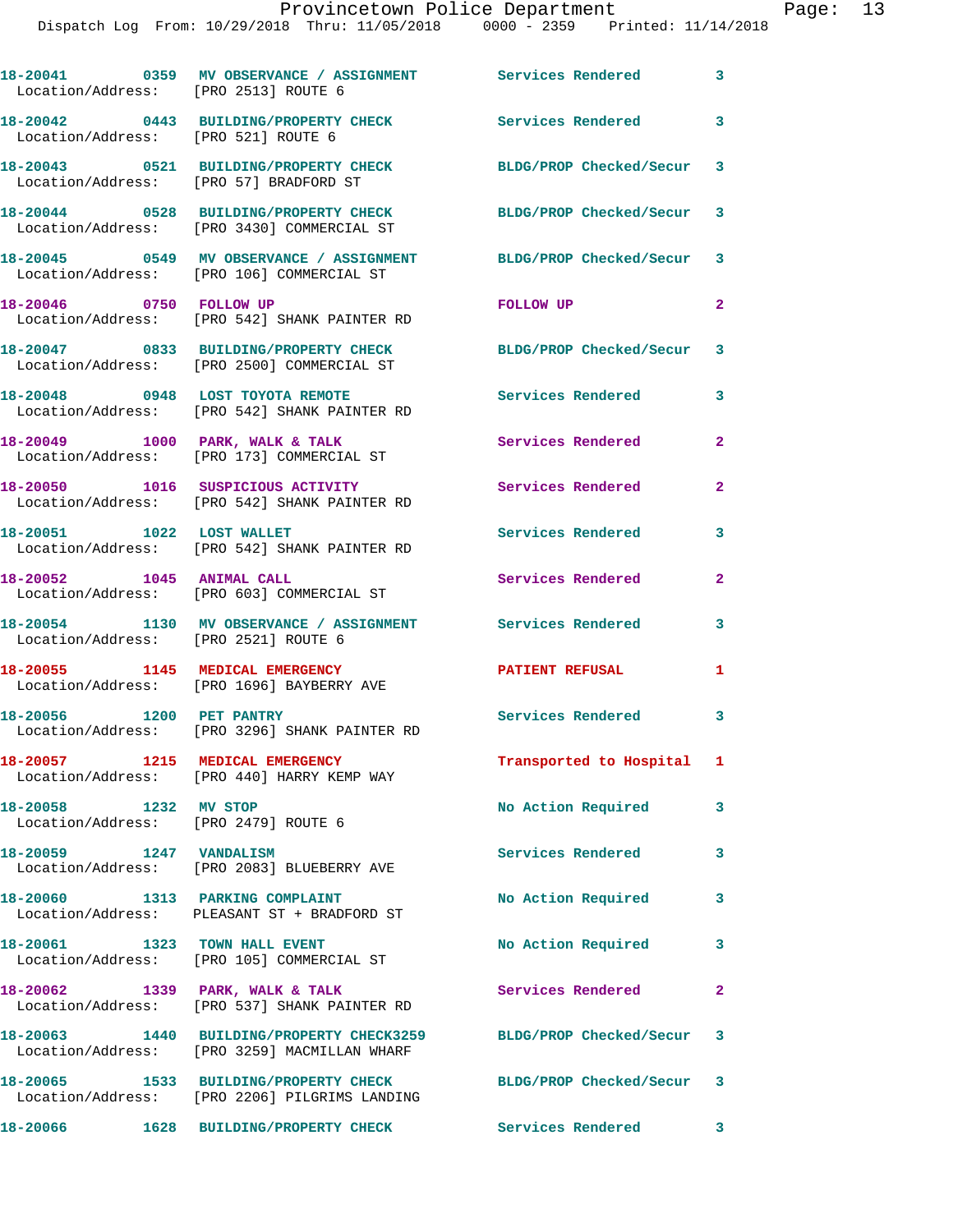|                                                                                     | Provincetown Police Department<br>Dispatch Log From: 10/29/2018 Thru: 11/05/2018 0000 - 2359 Printed: 11/14/2018 |                          |              |
|-------------------------------------------------------------------------------------|------------------------------------------------------------------------------------------------------------------|--------------------------|--------------|
|                                                                                     | Location/Address: [PRO 2898] JEROME SMITH RD                                                                     |                          |              |
|                                                                                     | 18-20067 1634 MEDICAL EMERGENCY<br>Location/Address: [PRO 1696] BAYBERRY AVE                                     | <b>PATIENT REFUSAL</b>   | 1            |
|                                                                                     | 18-20068 1722 MV OBSERVANCE / ASSIGNMENT Services Rendered<br>Location/Address: BRADFORD ST + STANDISH ST        |                          | 3            |
| 18-20069 1807 ALARM - FIRE                                                          | Location/Address: [PRO 191] COMMERCIAL ST                                                                        | False Alarm              | 1            |
| Location/Address: ROUTE 6 + SNAIL RD                                                | 18-20070 1911 MV OBSERVANCE / ASSIGNMENT Services Rendered                                                       |                          | 3            |
|                                                                                     | 18-20071 1948 BUILDING/PROPERTY CHECK Services Rendered<br>Location/Address: [PRO 3259] MACMILLAN WHARF          |                          | 3            |
|                                                                                     | 18-20072 1952 PARK, WALK & TALK<br>Location/Address: [PRO 2222] COMMERCIAL ST                                    | Services Rendered        | 2            |
|                                                                                     | 18-20073 2031 MEDICAL EMERGENCY<br>Location/Address: [PRO 1380] FRANKLIN ST                                      | Transported to Hospital  | 1            |
|                                                                                     | 18-20074 2033 MEDICAL EMERGENCY<br>Location/Address: [PRO 3176] COMMERCIAL ST                                    | Transported to Hospital  | 1            |
| Location/Address: [PRO 3287] ROUTE 6                                                | 18-20075 2110 BUILDING/PROPERTY CHECK                                                                            | BLDG/PROP Checked/Secur  | 3            |
|                                                                                     | 18-20076 2117 BUILDING/PROPERTY CHECK<br>Location/Address: [PRO 444] HIGH POLE HILL                              | BLDG/PROP Checked/Secur  | 3            |
|                                                                                     | 18-20077 2121 MV OBSERVANCE / ASSIGNMENT<br>Location/Address: SHANK PAINTER RD + BROWNE ST                       | Services Rendered        | з            |
|                                                                                     | 18-20078 2139 ALARM - FIRE<br>Location/Address: [PRO 515] RACE POINT RD                                          | <b>Services Rendered</b> | 1            |
| 18-20079 2152 ALARM - GENERAL                                                       | Location/Address: [PRO 2989] COMMERCIAL ST                                                                       | No Action Required       | 1            |
| 18-20080 2251 FOLLOW UP                                                             | Location/Address: [PRO 542] SHANK PAINTER RD                                                                     | No Action Required       | $\mathbf{2}$ |
|                                                                                     | 18-20081 2337 MV OBSERVANCE / ASSIGNMENT Services Rendered<br>Location/Address: BRADFORD ST + JOHNSON ST         |                          | 3            |
|                                                                                     | 18-20082 2346 MV OBSERVANCE / ASSIGNMENT Services Rendered<br>Location/Address: HOWLAND ST + BRADFORD ST         |                          | 3.           |
| For Date: $11/04/2018$ - Sunday                                                     |                                                                                                                  |                          |              |
| 18-20084 0050 MV STOP<br>Location/Address: ROUTE 6<br>Refer To Citation: 18-1215-CN |                                                                                                                  | <b>VERBAL WARNING</b>    | 3            |
|                                                                                     | 18-20085 0111 MV OBSERVANCE / ASSIGNMENT Services Rendered<br>Location/Address: BRADFORD ST + RYDER ST           |                          | 3            |
|                                                                                     | 18-20087 0121 BUILDING/PROPERTY CHECK<br>Location/Address: [PRO 530] SHANK PAINTER RD                            | <b>Services Rendered</b> | 3            |
| Location/Address: [PRO 2513] ROUTE 6                                                | 18-20088 0143 MV OBSERVANCE / ASSIGNMENT Services Rendered                                                       |                          | 3            |
| Location/Address: [PRO 521] ROUTE 6                                                 | 18-20086 0146 BUILDING/PROPERTY CHECK                                                                            | Services Rendered        | 3            |
|                                                                                     | 18-20089 0230 BUILDING/PROPERTY CHECK<br>Location/Address: [PRO 3609] COMMERCIAL ST                              | BLDG/PROP Checked/Secur  | 3            |

Page:  $14$ <br>18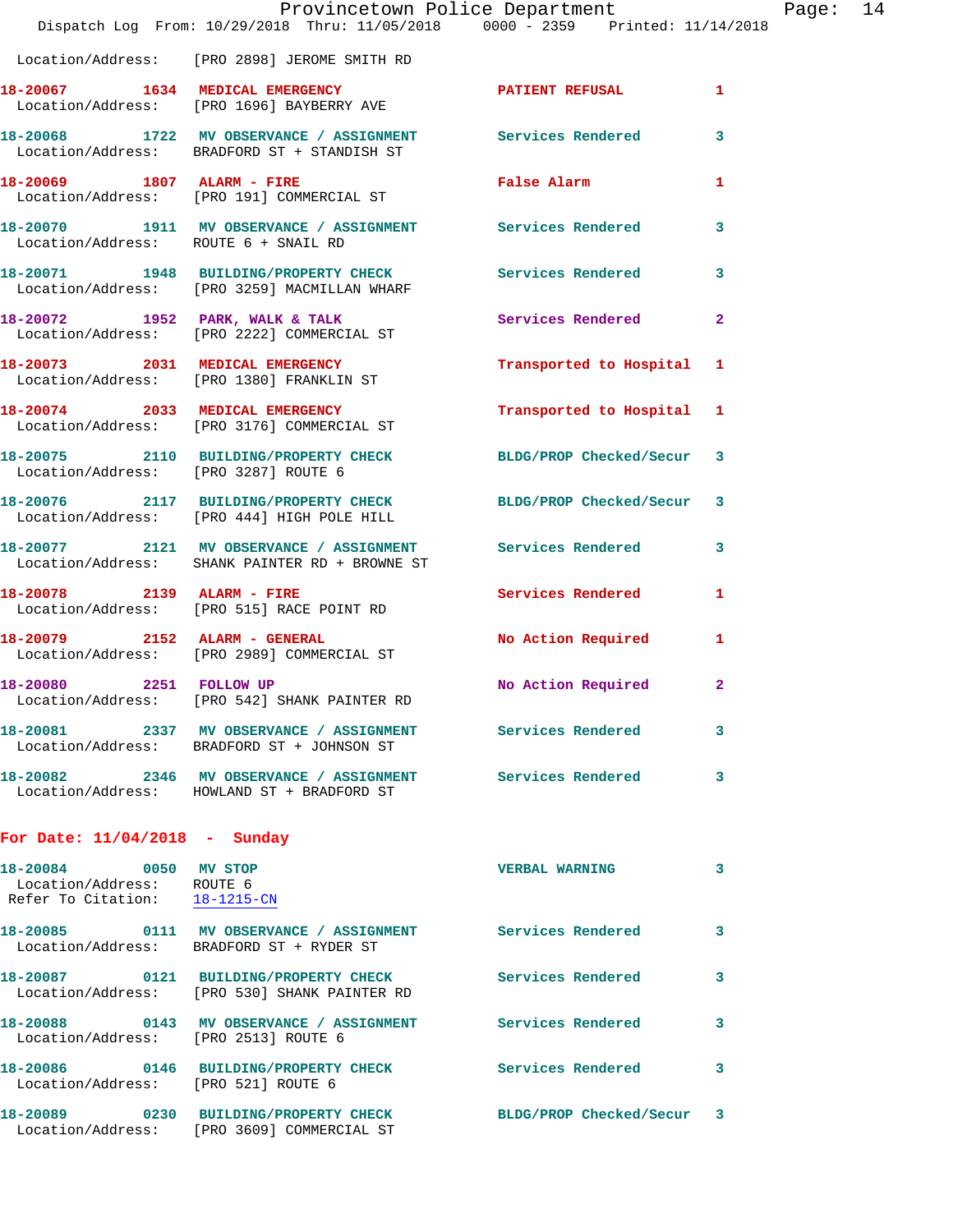|                                                                                               | 18-20090 0311 BUILDING/PROPERTY CHECK BLDG/PROP Checked/Secur 3<br>Location/Address: [PRO 1778] SHANK PAINTER RD   |                           |                            |
|-----------------------------------------------------------------------------------------------|--------------------------------------------------------------------------------------------------------------------|---------------------------|----------------------------|
|                                                                                               | 18-20091 0512 BUILDING/PROPERTY CHECK<br>Location/Address: [PRO 1646] WINSLOW ST                                   | <b>Services Rendered</b>  | 3                          |
| Location/Address: [PRO 2518] ROUTE 6                                                          | 18-20092 0537 MV OBSERVANCE / ASSIGNMENT Services Rendered                                                         |                           | 3                          |
|                                                                                               | 18-20093 0542 MV OBSERVANCE / ASSIGNMENT Services Rendered<br>Location/Address: JEROME SMITH RD + SHANK PAINTER RD |                           | $\mathbf{3}$               |
|                                                                                               | 18-20094 0627 PARK, WALK & TALK<br>Location/Address: [PRO 539] SHANK PAINTER RD                                    | Services Rendered         | $\overline{2}$             |
| 18-20095 0708 FOLLOW UP                                                                       | Location/Address: [PRO 542] SHANK PAINTER RD                                                                       | FOLLOW UP                 | $\overline{2}$             |
|                                                                                               | 18-20096 0742 BUILDING/PROPERTY CHECK<br>Location/Address: [PRO 2206] PILGRIMS LANDING                             | Services Rendered         | $\mathbf{3}$               |
|                                                                                               | 18-20097 0751 BUILDING/PROPERTY CHECK<br>Location/Address: [PRO 2206] PILGRIMS LANDING                             | BLDG/PROP Checked/Secur 3 |                            |
|                                                                                               | 18-20098 0802 MV OBSERVANCE / ASSIGNMENT<br>Location/Address: COMMERCIAL ST + SNAIL RD                             | <b>Services Rendered</b>  | 3                          |
| 18-20099 0809 ALARM - GENERAL                                                                 | Location/Address: [PRO 1226] HOWLAND ST                                                                            | No Action Required        | 1                          |
| Location/Address: HOWLAND ST                                                                  | 18-20100 0816 MV OBSERVANCE / ASSIGNMENT Services Rendered                                                         |                           | 3                          |
| Location/Address: RACE POINT RD                                                               | 18-20101 0825 MV OBSERVANCE / ASSIGNMENT Services Rendered                                                         |                           | 3                          |
| 18-20102 0839 MV STOP<br>Refer To Citation: 18-1216-CN                                        | Location/Address: [PRO 2540] RACE POINT RD                                                                         | <b>VERBAL WARNING</b>     | 3                          |
| 18-20103 0852 MV STOP                                                                         | Location/Address: [PRO 2540] RACE POINT RD<br>Refer To Citation: T1244471                                          | Citation / Warning Issu 3 |                            |
| 18-20105 0924 ANIMAL CALL                                                                     | Location/Address: [PRO 440] HARRY KEMP WAY                                                                         | <b>Services Rendered</b>  |                            |
| 18-20109 1037 ASSIST CITIZEN                                                                  | Location/Address: [PRO 2294] BRADFORD ST                                                                           | <b>Services Rendered</b>  | $\overline{\mathbf{3}}$    |
|                                                                                               | 18-20108 1044 MV OBSERVANCE / ASSIGNMENT<br>Location/Address: BRADFORD ST EXT + MEADOW RD                          | <b>Services Rendered</b>  | $\mathbf{3}$               |
| 18-20110 1054 MV STOP<br>Location/Address: [PRO 2513] ROUTE 6<br>Refer To Citation: T1244472  |                                                                                                                    | Citation / Warning Issu 3 |                            |
|                                                                                               | 18-20112 1105 BUILDING/PROPERTY CHECK Services Rendered 3<br>Location/Address: [PRO 2898] JEROME SMITH RD          |                           |                            |
| 18-20113 1109 MV STOP<br>Location/Address: [PRO 521] ROUTE 6<br>Refer To Citation: 18-1217-CN |                                                                                                                    | <b>VERBAL WARNING</b>     | $\mathbf{3}$               |
| 18-20115 1139 VANDALISM                                                                       | Location/Address: [PRO 2977] COMMERCIAL ST                                                                         | Services Rendered         | $\overline{\phantom{a}}$ 3 |
| Location/Address: [PRO 2521] ROUTE 6                                                          | 18-20114 1141 MV OBSERVANCE / ASSIGNMENT Services Rendered                                                         |                           | $\overline{\mathbf{3}}$    |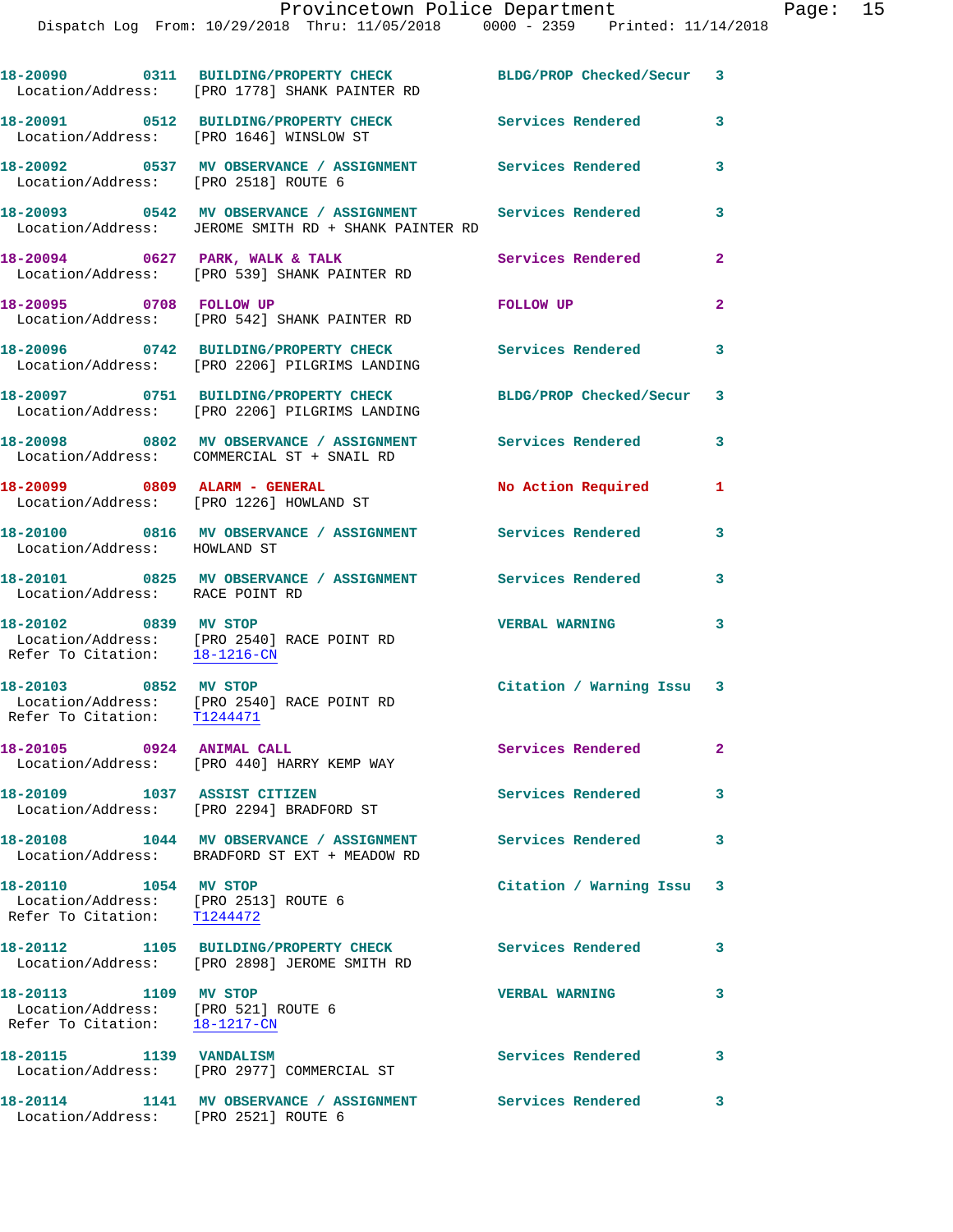|                                                                                         | Dispatch Log From: 10/29/2018 Thru: 11/05/2018 0000 - 2359 Printed: 11/14/2018         | Provincetown Police Department | E              |
|-----------------------------------------------------------------------------------------|----------------------------------------------------------------------------------------|--------------------------------|----------------|
|                                                                                         |                                                                                        |                                |                |
| 18-20116 1209 MV STOP                                                                   | Location/Address: [PRO 2519] ROUTE 6<br>Refer To Citation: 18-1218-CN                  | <b>VERBAL WARNING</b>          | 3              |
|                                                                                         | 18-20117 1224 BUILDING/PROPERTY CHECK<br>Location/Address: [PRO 519] RACE POINT RD     | BLDG/PROP Checked/Secur 3      |                |
| 18-20119 1225 ALARM - FIRE                                                              | Location/Address: [PRO 2702] COMMERCIAL ST                                             | Services Rendered              | 1              |
| Location/Address: GEORGES PATH                                                          | 18-20118 1228 BUILDING/PROPERTY CHECK                                                  | <b>Services Rendered</b>       | 3              |
| 18-20120 1309 MV STOP<br>Refer To Citation: T1244473                                    | Location/Address: [PRO 2818] CONWELL ST                                                | Citation / Warning Issu 3      |                |
| 18-20121 1312 MV STOP<br>Location/Address: BRADFORD ST<br>Refer To Citation: 18-1219-CN |                                                                                        | <b>VERBAL WARNING</b>          | 3              |
|                                                                                         | 18-20123 1327 ANIMAL CALL<br>Location/Address: [PRO 3430] COMMERCIAL ST                | Referred to Other Agenc        | 2              |
| 18-20124 1341 VANDALISM                                                                 | Location/Address: [PRO 2977] COMMERCIAL ST                                             | <b>Services Rendered</b>       | 3              |
| 18-20125 1400 FOLLOW UP                                                                 | Location/Address: [PRO 2977] COMMERCIAL ST                                             | FOLLOW UP                      | 2              |
| Location/Address: CONWELL ST                                                            | 18-20126 1450 LARCENY / FORGERY / FRAUD Unfounded                                      |                                | $\overline{2}$ |
|                                                                                         | 18-20127 1538 PARK, WALK & TALK<br>Location/Address: [PRO 204] COMMERCIAL ST           | <b>Services Rendered</b>       | 2              |
| 18-20128   1600   ALARM - FIRE                                                          | Location/Address: [PRO 155] COMMERCIAL ST                                              | False Alarm                    | 1              |
|                                                                                         | 18-20129   1651   ALARM - GENERAL<br>Location/Address: [PRO 182] COMMERCIAL ST         | False Alarm                    | 1              |
| 18-20130<br>Location/Address: ROUTE 6                                                   | 1740 MV OBSERVANCE / ASSIGNMENT                                                        | Services Rendered              | 3              |
|                                                                                         | 18-20131 1759 BUILDING/PROPERTY CHECK<br>Location/Address: [PRO 3259] MACMILLAN WHARF  | BLDG/PROP Checked/Secur        | 3              |
|                                                                                         | 18-20132 1801 COMPLAINT - GENERAL<br>Location/Address: [PRO 1086] PRINCE ST            | SPOKEN TO                      | 3              |
| 18-20134 1833 MV STOP                                                                   | Location/Address: [PRO 2542] COMMERCIAL ST                                             | No Action Required             | 3              |
|                                                                                         | 18-20133 1835 MV OBSERVANCE / ASSIGNMENT<br>Location/Address: HOWLAND ST + BRADFORD ST | Services Rendered              | 3              |
| 18-20135 1849 MV STOP<br>Refer To Citation:                                             | Location/Address: [PRO 146] COMMERCIAL ST<br>18-1220-CN                                | <b>VERBAL WARNING</b>          | 3              |
| 18-20136 1849 MV STOP                                                                   | Location/Address: BRADFORD ST + ALLERTON ST<br>Refer To Citation: 18-1221-CN           | <b>VERBAL WARNING</b>          | 3              |
| 18-20137 1922 MV STOP<br>Refer To Citation: 18-1222-CN                                  | Location/Address: [PRO 539] SHANK PAINTER RD                                           | <b>VERBAL WARNING</b>          | 3              |
|                                                                                         |                                                                                        |                                |                |

Location/Address: [PRO 2540] RACE POINT RD

**18-20138 1952 BUILDING/PROPERTY CHECK Services Rendered 3** 

Page: 16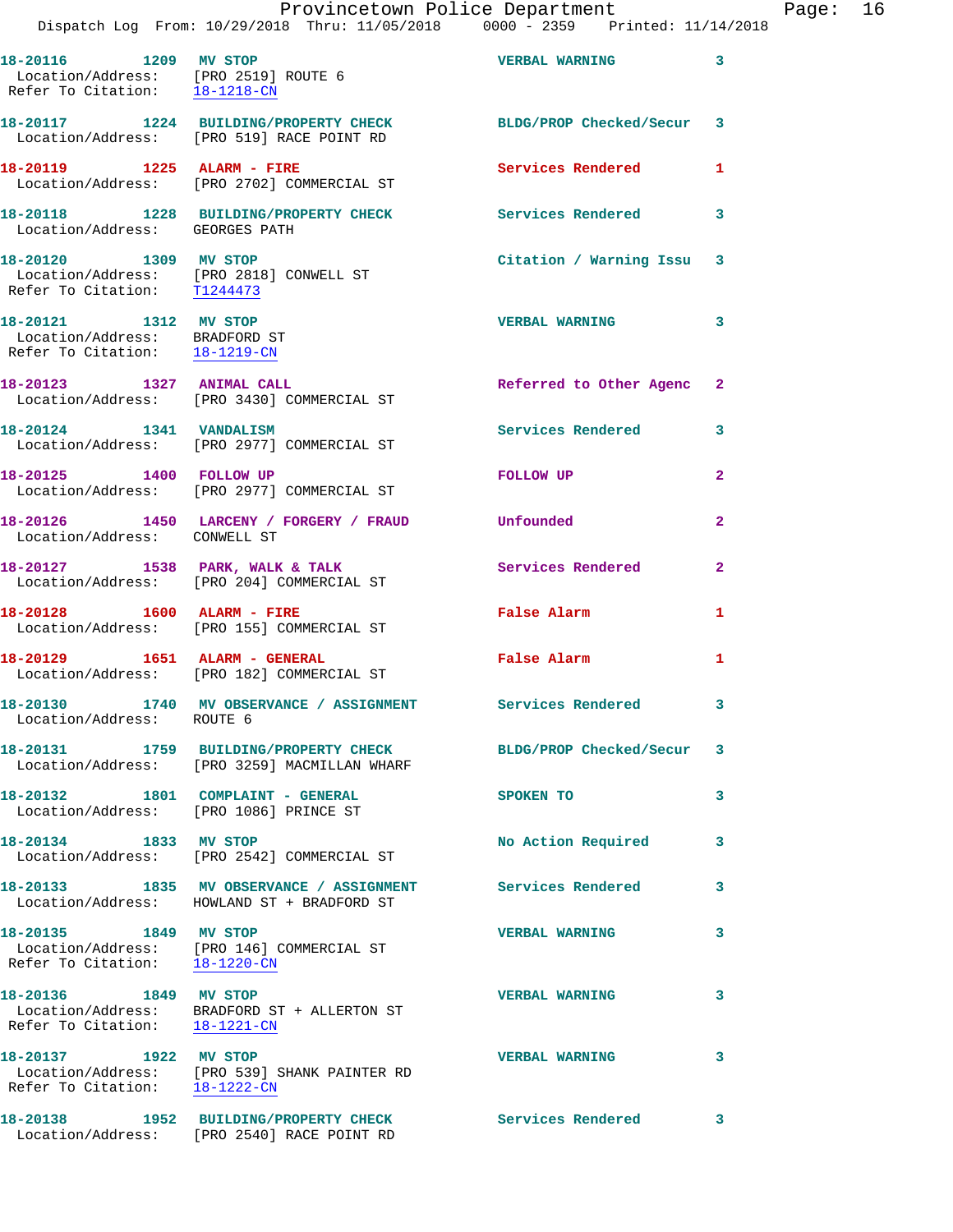|                                                                                              | Provincetown Police Department                                                                                                   |                         |                |
|----------------------------------------------------------------------------------------------|----------------------------------------------------------------------------------------------------------------------------------|-------------------------|----------------|
|                                                                                              | Dispatch Log From: 10/29/2018 Thru: 11/05/2018 0000 - 2359 Printed: 11/14/2018                                                   |                         |                |
|                                                                                              | 18-20139 2027 MV OBSERVANCE / ASSIGNMENT Services Rendered<br>Location/Address: RYDER ST + BRADFORD ST                           |                         | $\mathbf{3}$   |
|                                                                                              | 18-20140 2121 BUILDING/PROPERTY CHECK<br>Location/Address: [PRO 182] COMMERCIAL ST                                               | BLDG/PROP Checked/Secur | 3              |
|                                                                                              | 18-20141 2342 BUILDING/PROPERTY CHECK Services Rendered<br>Location/Address: [PRO 545] SHANK PAINTER RD                          |                         | 3              |
| Location/Address: ROUTE 6 + SNAIL RD                                                         | 18-20142 2357 MV OBSERVANCE / ASSIGNMENT Services Rendered                                                                       |                         | 3              |
| For Date: $11/05/2018$ - Monday                                                              |                                                                                                                                  |                         |                |
| 18-20144 0009 HAZARDS<br>Location/Address: COMMERCIAL ST                                     |                                                                                                                                  | Services Rendered       | $\overline{2}$ |
|                                                                                              | 18-20145 0030 PARK, WALK & TALK<br>Location/Address: [PRO 539] SHANK PAINTER RD                                                  | Services Rendered       | $\mathbf{2}$   |
| Location/Address: [PRO 2518] ROUTE 6                                                         | 18-20146  0031 MV OBSERVANCE / ASSIGNMENT Services Rendered                                                                      |                         | 3              |
| 18-20147 0044 MV STOP<br>Location/Address: [PRO 2518] ROUTE 6<br>Refer To Citation: T1244474 |                                                                                                                                  | Citation / Warning Issu | 3              |
|                                                                                              | 18-20149 0147 BUILDING/PROPERTY CHECK BLDG/PROP Checked/Secur<br>Location/Address: [PRO 182] COMMERCIAL ST                       |                         | 3              |
|                                                                                              | 18-20151 0223 BUILDING/PROPERTY CHECK Services Rendered<br>Location/Address: [PRO 3359] HARRY KEMP WAY                           |                         | 3              |
|                                                                                              | 18-20150       0224   MV OBSERVANCE / ASSIGNMENT       Services Rendered<br>Location/Address: JEROME SMITH RD + SHANK PAINTER RD |                         | 3              |
|                                                                                              | 18-20152 0250 BUILDING/PROPERTY CHECK Services Rendered<br>Location/Address: [PRO 2540] RACE POINT RD                            |                         | 3              |
| Refer To Field Int: 18-38-FI                                                                 | 18-20153 0257 BUILDING/PROPERTY CHECK<br>Location/Address: [PRO 3430] COMMERCIAL ST                                              | Services Rendered       | 3              |
|                                                                                              | 18-20154 0523 BUILDING/PROPERTY CHECK<br>Location/Address: [PRO 3317] CEMETERY RD                                                | Services Rendered       | 3              |
|                                                                                              | 18-20155 0523 BUILDING/PROPERTY CHECK<br>Location/Address: [PRO 3318] CEMETERY RD                                                | Services Rendered       | 3              |
| Location/Address: CONWELL ST + ROUTE 6                                                       |                                                                                                                                  | Services Rendered       | 3              |
|                                                                                              |                                                                                                                                  |                         |                |

**18-20157 0528 MV OBSERVANCE / ASSIGNMENT Services Rendered 3**  Location/Address: ROUTE 6 **18-20158 0615 BUILDING/PROPERTY CHECK Services Rendered 3**  Location/Address: [PRO 521] ROUTE 6 18-20159 **0631 PARK, WALK & TALK** Services Rendered 2 Location/Address: COMMERCIAL ST **18-20160 0712 MV OBSERVANCE / ASSIGNMENT Services Rendered 3**  Location/Address: [PRO 3430] COMMERCIAL ST **18-20161 0757 AT SCHOOL Services Rendered 3**  Location/Address: [PRO 569] WINSLOW ST **18-20162 0832 BUILDING/PROPERTY CHECK BLDG/PROP Checked/Secur 3**